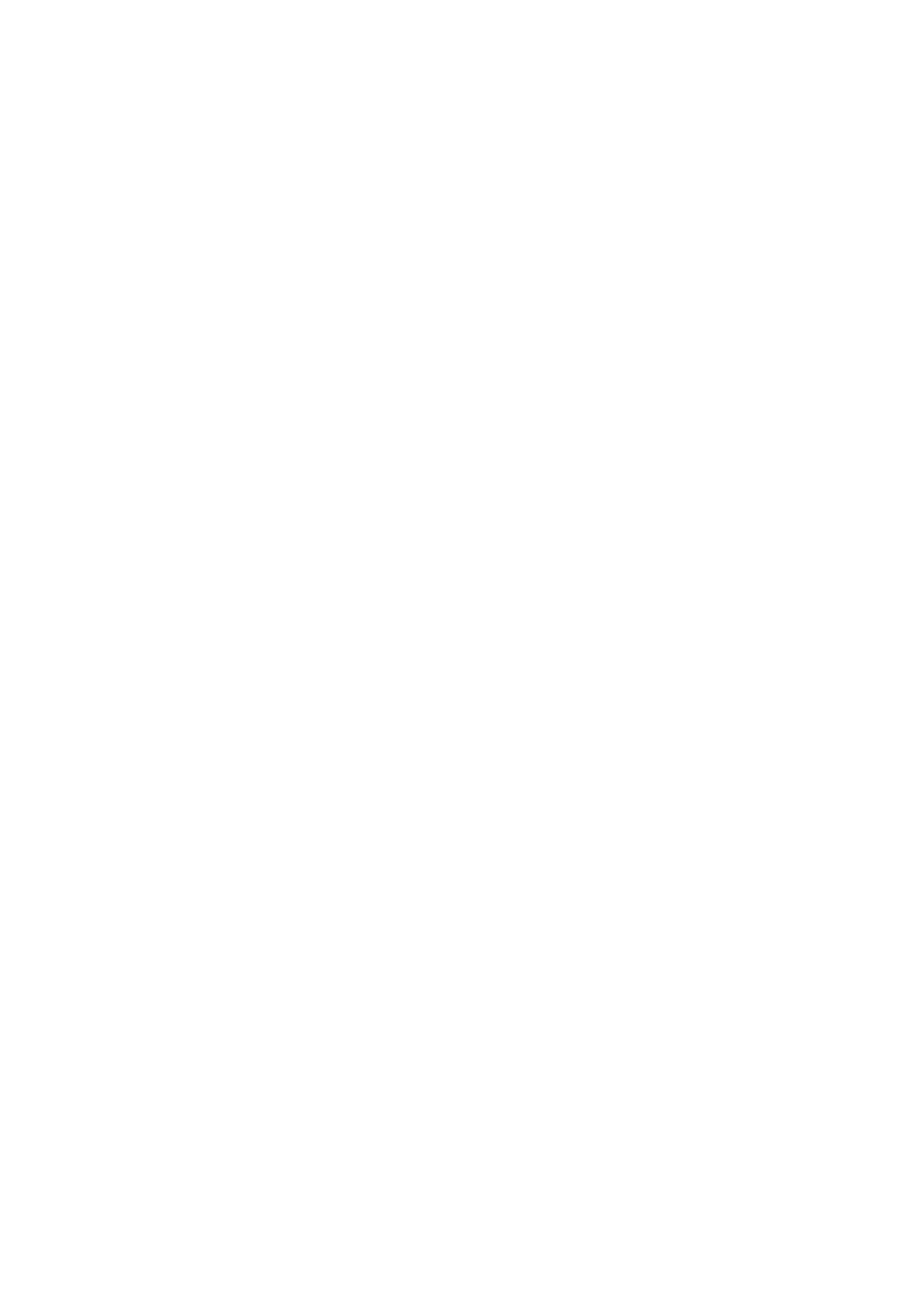# **LIFE SCIENCES SCHOOL-BASED ASSESSMENT EXEMPLARS – CAPS GRADE 12 LEARNER GUIDE**

LIFE SCIENCES SCHOOL-BASED ASSESSMENT EXEMPLARS – **1 CAPS GRADE 12 LEARNER GUIDE**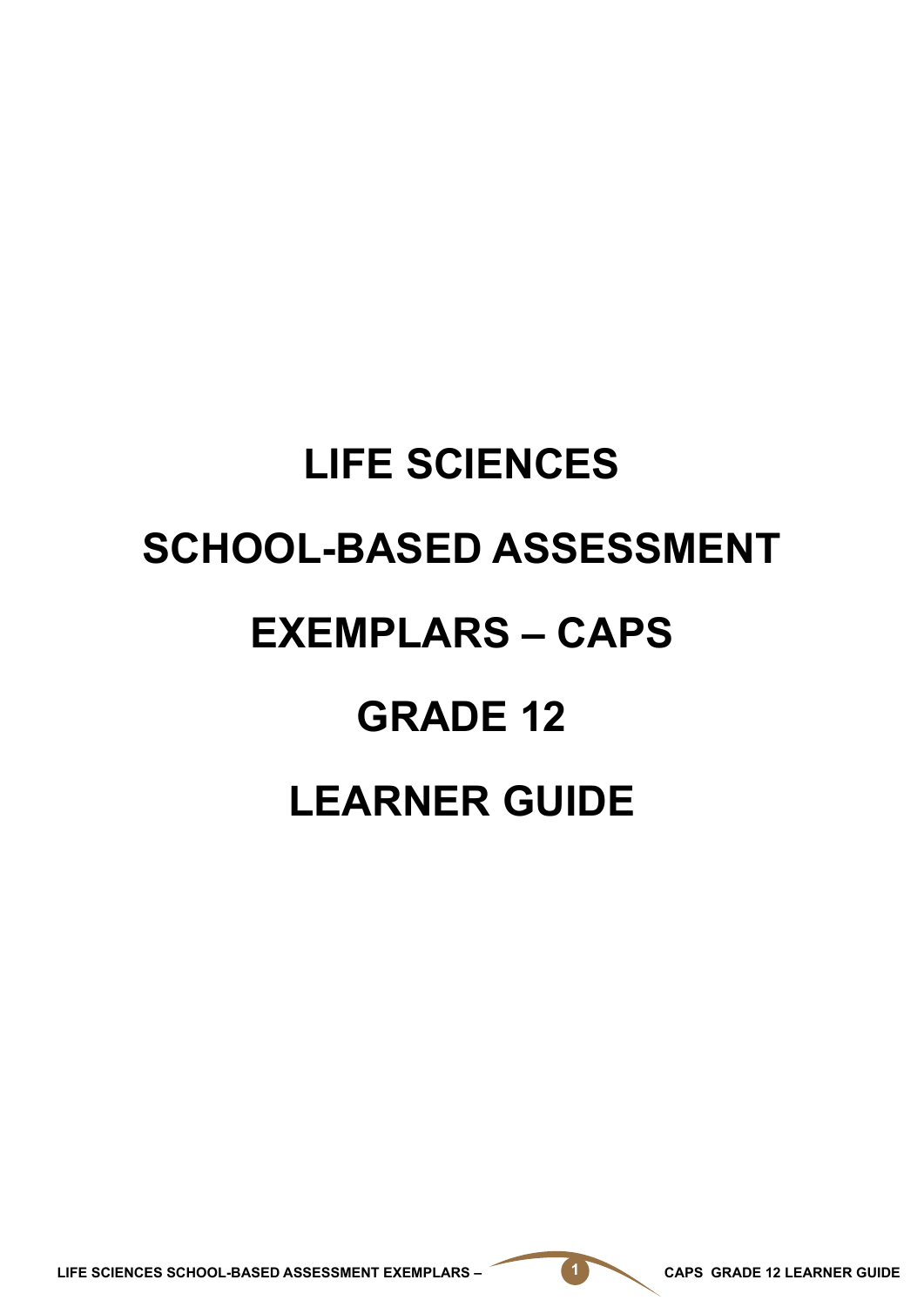#### **TABLE OF CONTENTS**

| 1.  | <b>Introduction</b>                                       | 3                       |
|-----|-----------------------------------------------------------|-------------------------|
| 2.  | Programme of formal assessment in Life Sciences           | $\overline{\mathbf{4}}$ |
| 3.  | <b>Assessment tasks</b>                                   | 7                       |
| 3.1 | <b>Practical Task 1 - Surveying human characteristics</b> | 7                       |
| 3.2 | <b>Practical Task 2 - Simulating natural selection</b>    | 9                       |
| 3.3 | Assignment 1 - Response to the environment                | 11                      |
| 3.4 | <b>Assignment 2 - Reproduction</b>                        | 19                      |
| 3.5 | Test - Nucleic acids and meiosis                          | 26                      |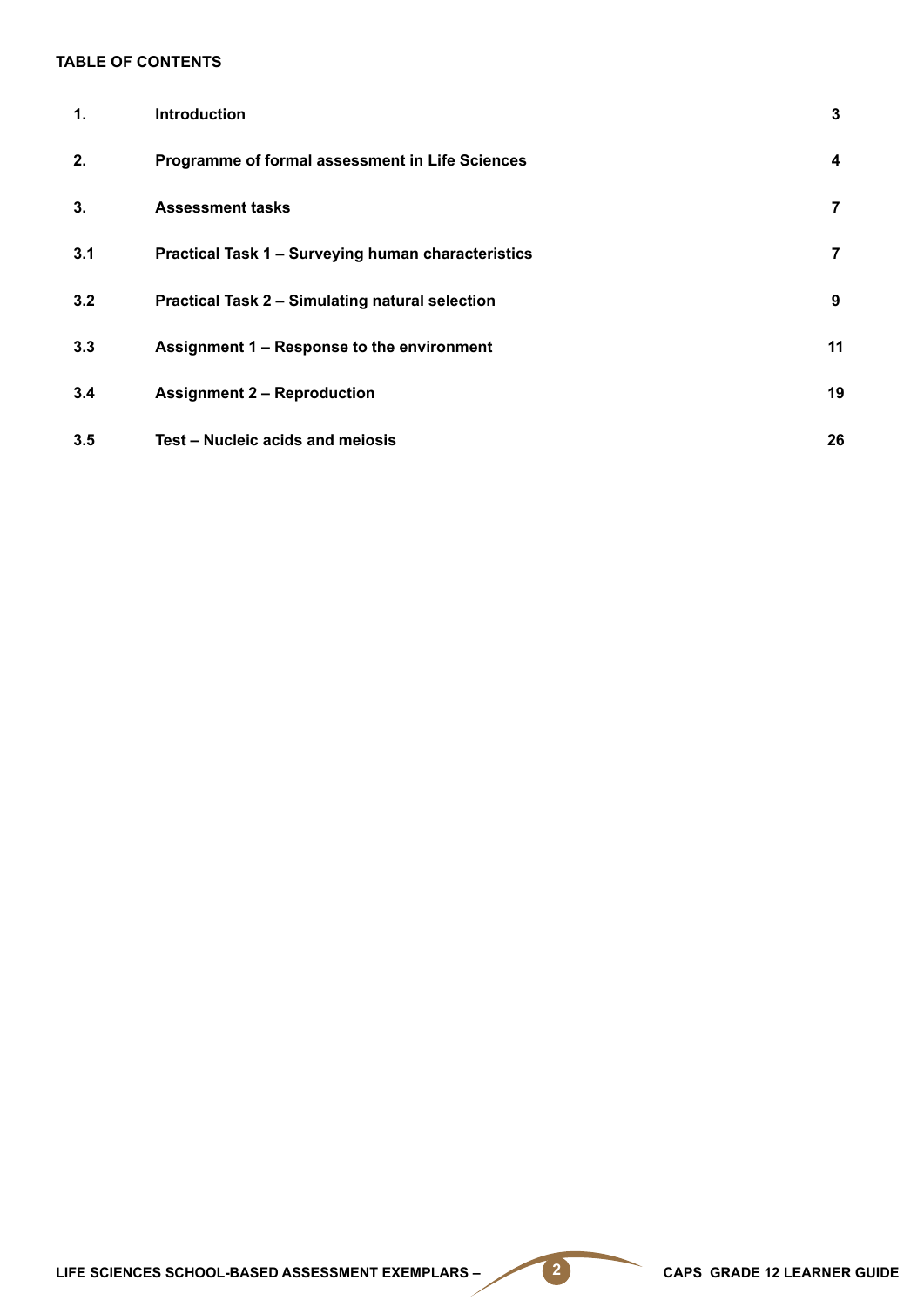## **1. Introduction**

Assessment is a continuous, planned process of identifying, gathering and interpreting information about your performance, using various forms of assessment. It involves four steps:

Generating and collecting evidence of achievement

This is done through the various assessment tasks presented to you by your teacher.

Evaluating this evidence

This is achieved when your teacher marks your answers using a marking guideline to arrive at a mark which indicates your understanding of the topic(s) covered by the assessment task.

Recording the findings

Not only does your teacher record your marks so as to track your progress through the year, but he/she also makes a note of aspects that you and other learners in your class answered poorly.

Using this information to understand and assist in your development to improve the process of learning and teaching

Using information about poorly answered questions, your teacher may choose to re-teach these aspects and then provide further opportunities for you and other learners in the class to assess your improvement in the selected aspects.

Assessment consists of an informal and a formal component. In both cases regular feedback will be provided for you to improve your learning.

Informal assessment (Assessment for Learning)

This component is not used for the purpose of progression and promotion. It consists of a number of assessment tasks presented to you by your teacher on a regular basis. This is usually done within the course of teaching a topic. It is designed to help you consolidate your learning at each stage of a topic to improve your understanding of the next stage of the same topic. Giving full attention to informal tasks is guaranteed to prepare you more adequately for success in the formal component.

Formal assessment (Assessment of Learning)

This component is used for the purpose of progression and promotion. Your teacher will inform you of the number of tasks, the types of tasks and the dates on which you will undertake these assessment tasks. These tasks cover the same topics/skills that are covered by the informal assessment tasks.

Keep track of your progress from the various assessment tasks that you undertake. Make a note of your personal areas of difficulty and develop a programme that will allow you to address each of these areas. This will guarantee a highquality pass at the end of the year.

We wish you great success through the year.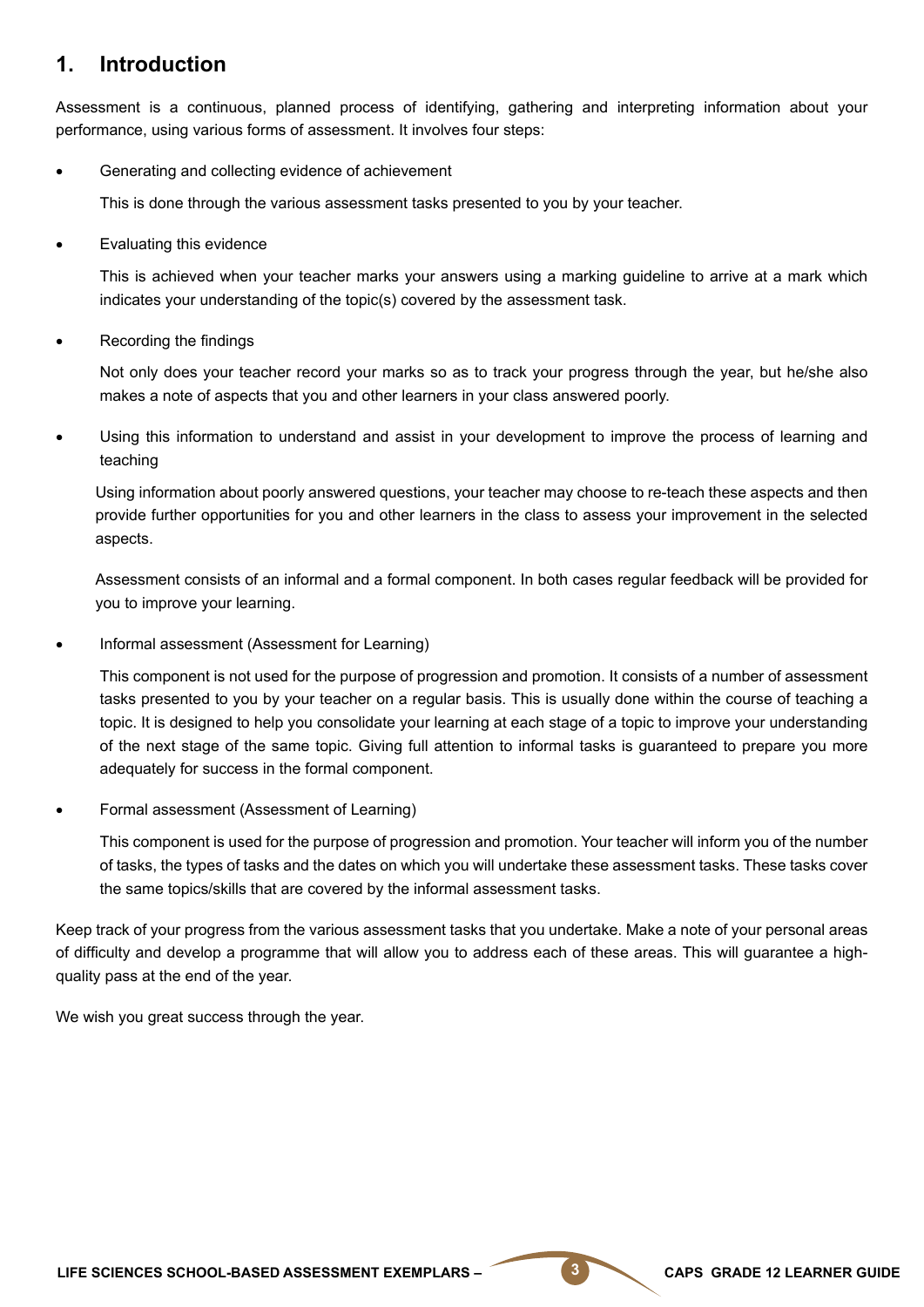# **2. Programme of formal assessment in Life Sciences**

The table below shows the number and types of assessment tasks required in the Grade 12 year.

|                                     | Formal, recorded, school-based assessment                                                                                                                                                                                                                                                                             |                                                                                                                                                                                                                         |                                                                                                                                                                                                                          |                                                  | Trial (Preliminary) examination                                                                                                                                                                                                                                                                                                                                                                                               |  |  |
|-------------------------------------|-----------------------------------------------------------------------------------------------------------------------------------------------------------------------------------------------------------------------------------------------------------------------------------------------------------------------|-------------------------------------------------------------------------------------------------------------------------------------------------------------------------------------------------------------------------|--------------------------------------------------------------------------------------------------------------------------------------------------------------------------------------------------------------------------|--------------------------------------------------|-------------------------------------------------------------------------------------------------------------------------------------------------------------------------------------------------------------------------------------------------------------------------------------------------------------------------------------------------------------------------------------------------------------------------------|--|--|
|                                     | Content                                                                                                                                                                                                                                                                                                               |                                                                                                                                                                                                                         | Practical                                                                                                                                                                                                                |                                                  | Two written examination papers<br>$(2\frac{1}{2}$ hours + $2\frac{1}{2}$ hours)                                                                                                                                                                                                                                                                                                                                               |  |  |
| $\bullet$<br>$\bullet$<br>$\bullet$ | Three tests<br>(minimum of 50 marks<br>each)<br>One June examination<br>$(2\frac{1}{2})$ hours, 150 marks)<br>One trial examination<br>(2 x 21/2 hours, 150<br>marks each)<br>One project/assignment<br>(can be done in any term<br>but recorded in Term 3:<br>100 marks)<br>Term 1<br>One test<br>One practical task | 3 practical tasks<br>$\bullet$<br>$\bullet$<br>under SA 2.<br>and $40.$<br>School-based assessment (during the year)<br>Term 2<br>One test<br>$\bullet$<br>One practical<br>$\bullet$<br>task<br>June exam<br>$\bullet$ | Practical tasks must cover the range of skills<br>Marks per practical task should be between 20<br>Term 3 and Term 4<br>One test<br>$\bullet$<br>One practical task<br>$\bullet$<br>1 project or assignment<br>$\bullet$ | $\bullet$<br>$\bullet$<br>$\bullet$<br>$\bullet$ | 1 trial (preliminary) examination $-2 \times 2\frac{1}{2}$ hours,<br>150 marks each<br>This examination must test:<br>Knowledge of content, concepts and skills<br>across all topics<br>Knowledge of practical work as well as some of<br>the skills related to practical work<br>All work completed in Terms 1, 2 and 3 as well<br>as the Grade 11 topic (Human impact on the<br>environment) that is assessable in Grade 12 |  |  |
|                                     | 33%                                                                                                                                                                                                                                                                                                                   | 33%                                                                                                                                                                                                                     | 33%                                                                                                                                                                                                                      |                                                  |                                                                                                                                                                                                                                                                                                                                                                                                                               |  |  |
|                                     |                                                                                                                                                                                                                                                                                                                       | Convert to 50%                                                                                                                                                                                                          |                                                                                                                                                                                                                          |                                                  | 50%                                                                                                                                                                                                                                                                                                                                                                                                                           |  |  |
|                                     |                                                                                                                                                                                                                                                                                                                       |                                                                                                                                                                                                                         | SBA Total: 100                                                                                                                                                                                                           |                                                  |                                                                                                                                                                                                                                                                                                                                                                                                                               |  |  |

#### **NOTE: The SBA mark must be converted to 25% and the external examination counts 75% of the final mark.**

A description of the requirements for each of the different types of assessment tasks follows below.

#### 2.1 **Practical tasks**

When designing the practical tasks, the Life Sciences teacher must ensure that:

- All 7 skills under Specific Aim 2 listed below are covered over the three practical tasks:
	- 1. Follow instructions
	- 2. Handle equipment or apparatus
	- 3. Make observations
	- 4. Record information or data
	- 5. Measure accurately
	- 6. Interpret information
	- 7. Design/Plan an investigation
- At least ONE of the practical tasks includes manipulation of apparatus and/or collection of data.
- Any ONE practical task assesses at least 3 of the 7 skills and must include skill 6 and/or 7.
- 20–40 marks are allocated to a practical task.

LIFE SCIENCES SCHOOL-BASED ASSESSMENT EXEMPLARS – **4 CAPS GRADE 12 LEARNER GUIDE**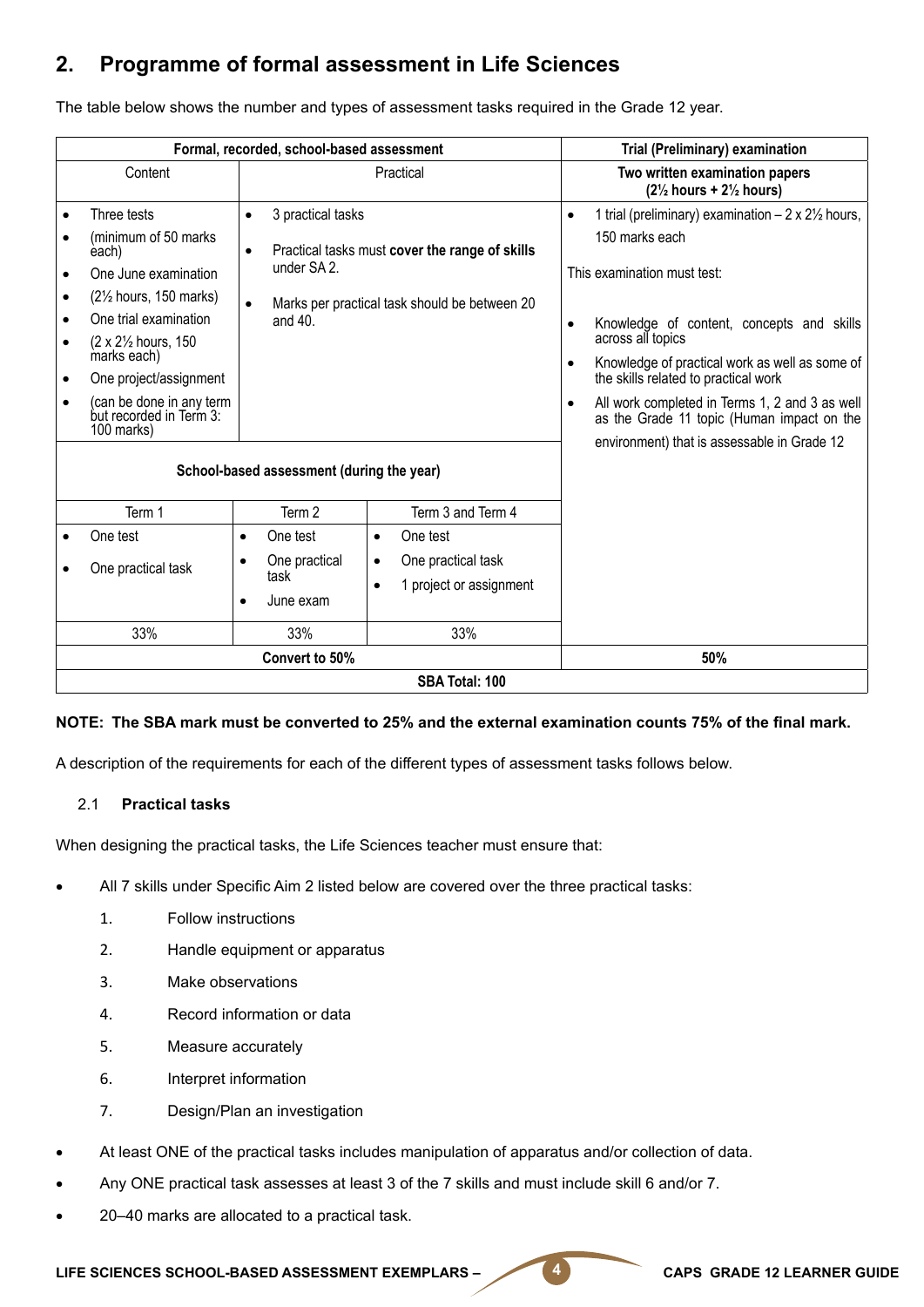#### 2.2 **Research project**

A research project:

- Is a long-term task (at least 3 weeks of non-contact time)
- Has a maximum mark of 100
- Is an investigative task
- Focuses on accessing knowledge through literature research as well as through primary sources such as people
- Includes sub-skills such as:
	- Formulating investigative questions and hypotheses
	- Gathering information from a variety of sources
	- Manipulating and processing information
	- Analysing information
	- Identifying patterns
	- **Evaluating data**
	- Drawing valid conclusions
	- • Communicating findings

#### 2.3 **Assignment**

The assignment:

- Is a short-term task  $(1\frac{1}{2}-2$  hours under controlled conditions)
- Has a maximum mark of 100
- Covers Specific Aims 1, 2 and 3
- Is completed at school and not at home
- Is completed without the use of any reference materials such as textbooks
- Is recorded in Term 3 even if it is given and assessed in Term 1 or Term 2
- Covers a variety of topics
- Includes as many as possible of the following:
	- Analysing and interpreting data
	- **Making drawings**
	- Plotting graphs
	- Drawing tables
	- Performing calculations
	- Justifying conclusions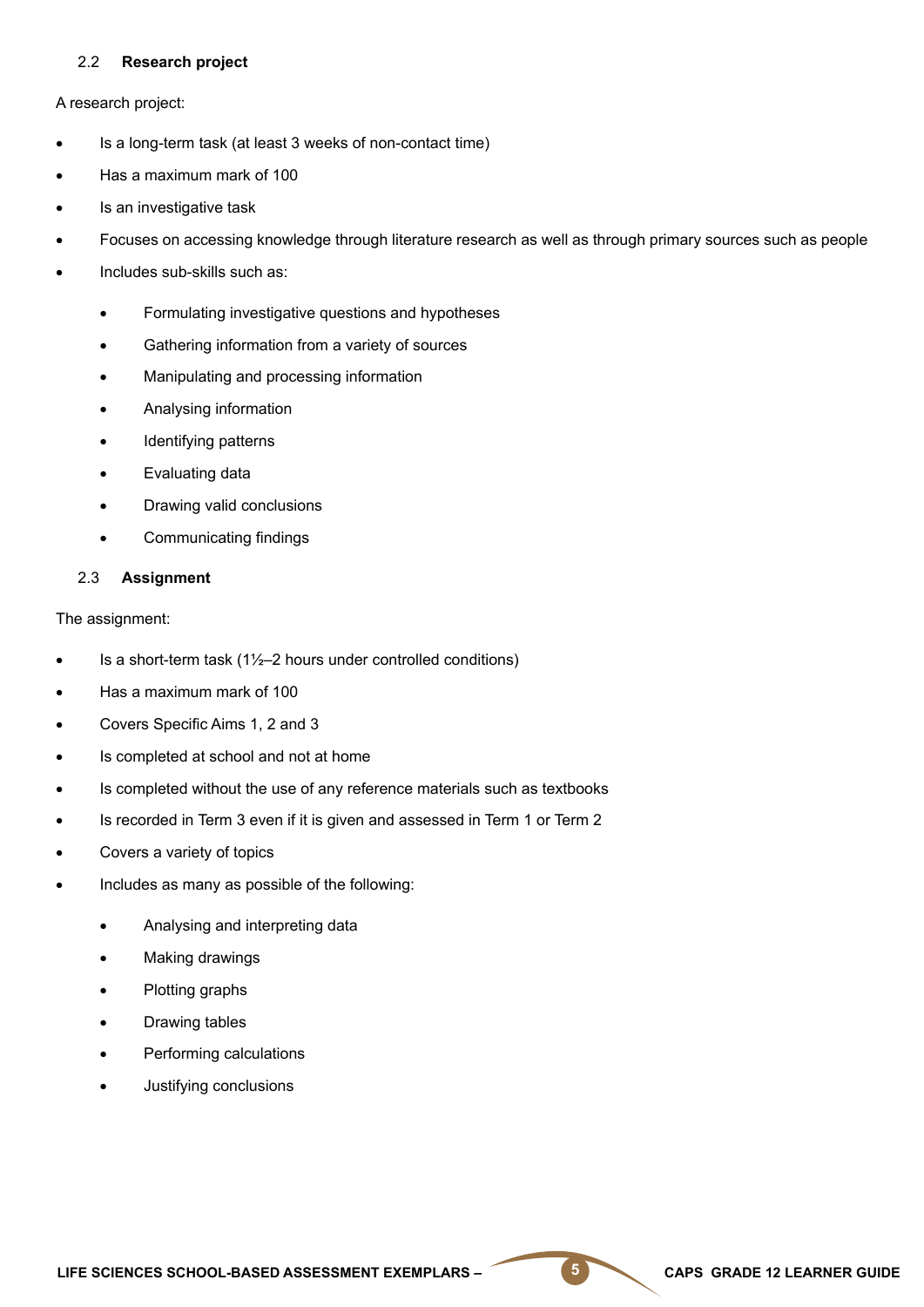#### 2.4 **Tests and Examinations**

- The test is a minimum of 50 marks.
- The test in Term 1 covers all work done in that term.
- The tests in Term 2 and Term 3 cover at least half of the work covered in the respective terms.
- The mid-year examination covers work completed in Term 1 and Term 2.
- The trial examinations cover all work completed in Terms 1, 2 and 3, and must include the section on 'Human Impact' from Grade 11.

The following exemplars have been included in this publication:

| Type of assessment task<br>included in this publication | Number included in<br>this publication | Number required in the<br>Grade 12 year | Term in which assessment task is required |
|---------------------------------------------------------|----------------------------------------|-----------------------------------------|-------------------------------------------|
| Assignment                                              |                                        |                                         | Term 3                                    |
| Practical task                                          |                                        |                                         | Term 1, Term 2, Term 3 or 4               |
| Test                                                    |                                        |                                         | Term 1, Term 2, Term 3 or 4               |

The exemplars provided are meant to show you the format of these tasks as well as the way in which the content and skills of each topic may be assessed.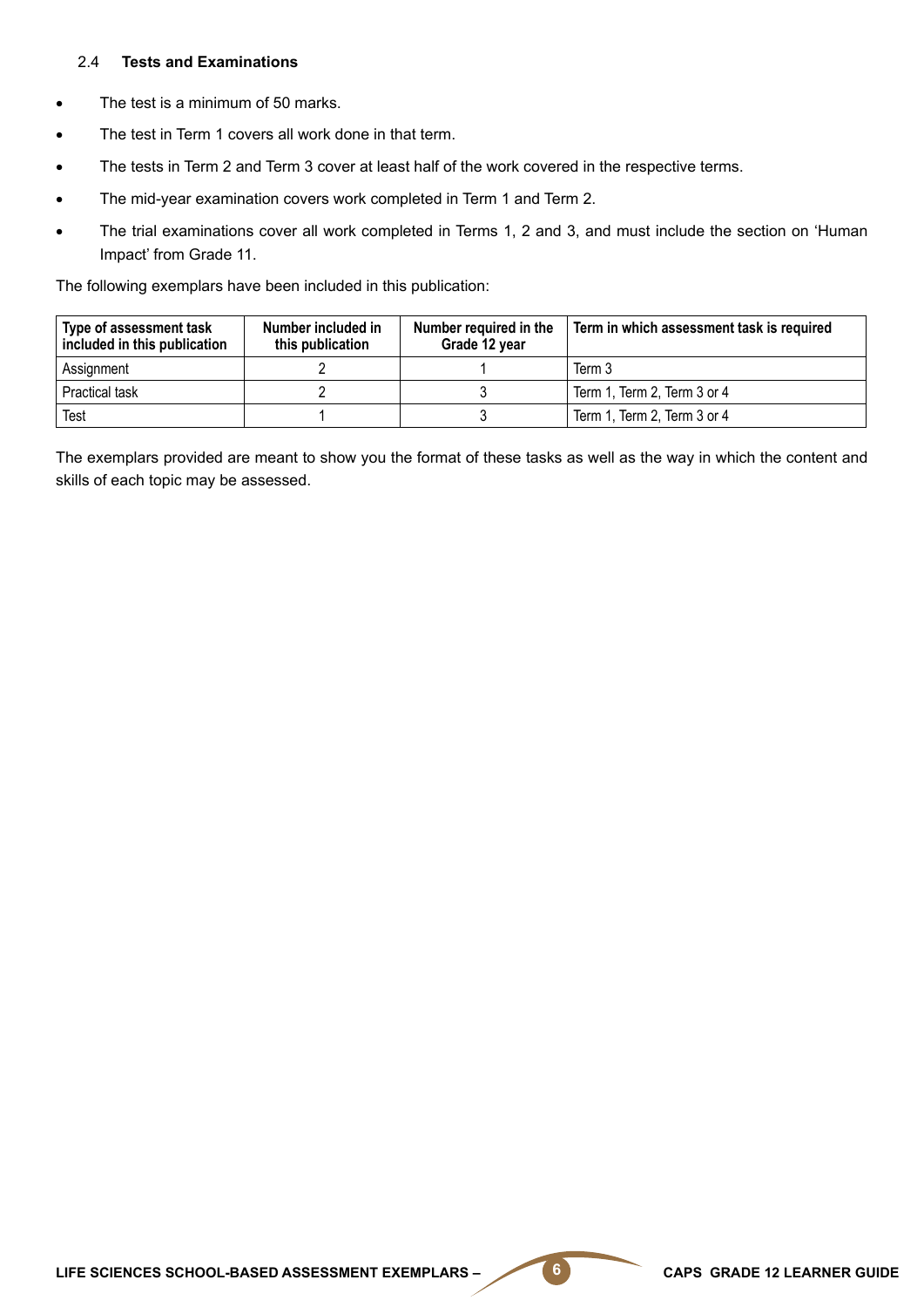### **3. Assessment tasks**

#### 3.1 **Practical Task 1 – Surveying human characteristics**

| Topic                        | Genetics |                                    |            |
|------------------------------|----------|------------------------------------|------------|
| Specific $\text{aim}(s)$ SA2 |          | <b>Type of activity</b> Individual |            |
| Marks                        | 30       | <b>Duration</b>                    | 90 minutes |

#### **Task**

Conduct a survey of the occurrence/frequency of dominant and recessive phenotypes for each of three traits/ characteristics (as shown in the pictures below) among the learners in your school.

- This task must be done individually.
- This practical must be completed at school.

#### **Background information**

Many characteristics in humans are controlled by one gene with two alleles, one dominant and one recessive. Three examples are shown below.

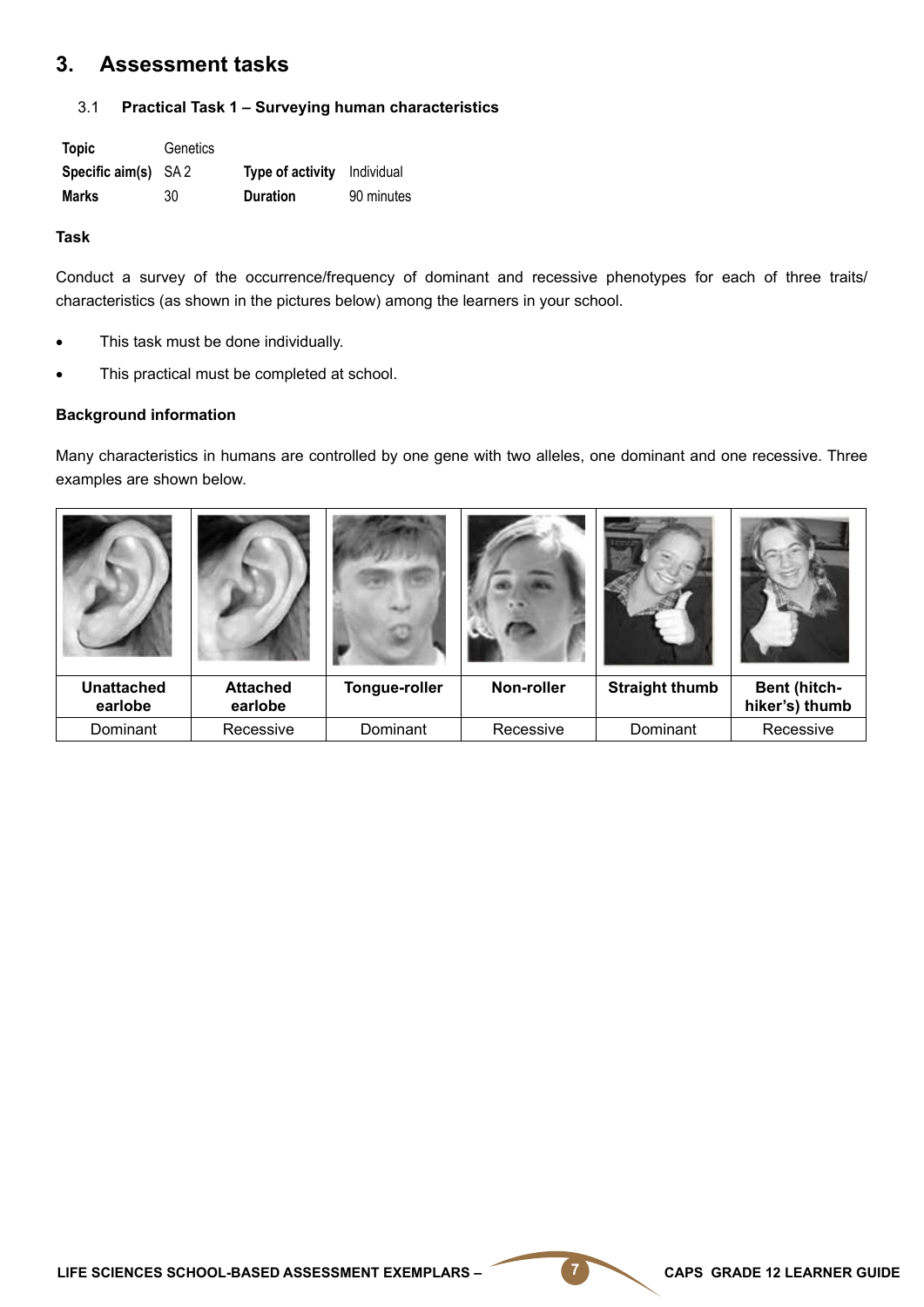#### **Method**

- 1. Select 20 learners that will form part of your sample.
- 2. For every learner selected, record the phenotype for each characteristic.
- 3. Record the information for each learner in a table. At the end of the table, include the percentage of learners displaying each phenotype for each of the three characteristics.
- 4. Answer the questions set.

#### **QUESTIONS**

| $\mathbf 1$ . | List any FOUR planning steps for this investigation.                                                                                                                        | (4)  |
|---------------|-----------------------------------------------------------------------------------------------------------------------------------------------------------------------------|------|
| 2.            | In terms of the investigation about the type of earlobe (free or attached), name the following:                                                                             |      |
|               | The dependent variable<br>2.1                                                                                                                                               | (1)  |
|               | 2.2 The independent variable                                                                                                                                                | (1)  |
| 3.            | Formulate a hypothesis for the frequency of tongue-rollers as compared to non-rollers in your<br>school.                                                                    | (3)  |
| 4.            | Construct a table to show the results obtained in this investigation.                                                                                                       | (4)  |
| 5.            | According to the results obtained, would you accept or reject the hypothesis formulated in QUESTION<br>3?                                                                   | (1)  |
| 6.            | State TWO ways in which you could make the results of this investigation more reliable.                                                                                     | (2)  |
| 7.            | Using the same system of axes, draw a bar graph to represent the percentage of learners displaying<br>each phenotype for each of the three characteristics.                 | (8)  |
| 8.            | Use the symbols R (tongue-roller) and r (non-roller) to represent the phenotypes and genotypes of<br>offspring resulting from a cross between two heterozygous individuals. | (6)  |
|               |                                                                                                                                                                             | [30] |
|               |                                                                                                                                                                             |      |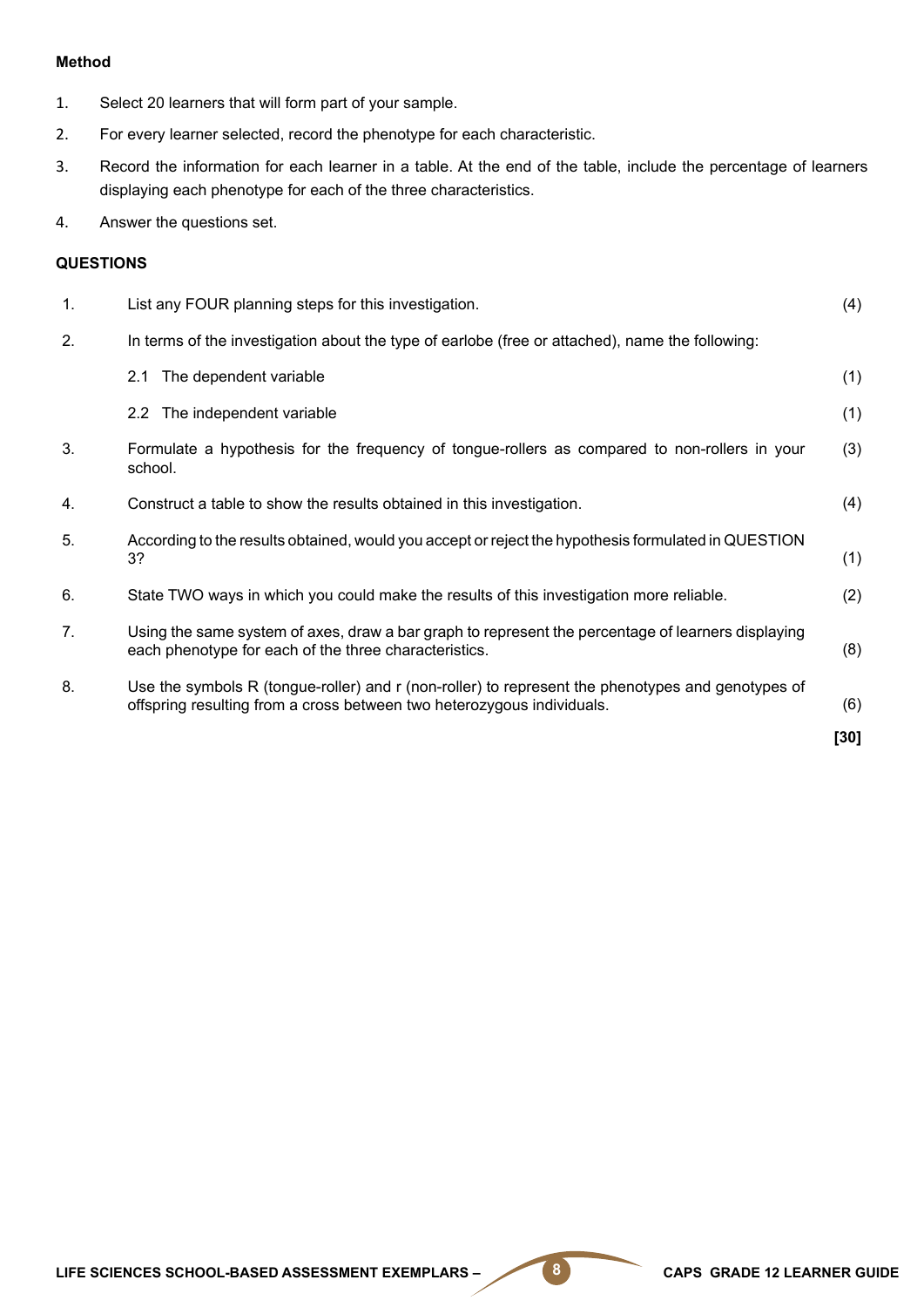#### 3.2 **Practical Task 2 – Simulating natural selection**

| <b>Topic</b>    | Evolution       |                  |                  |
|-----------------|-----------------|------------------|------------------|
| Specific aim(s) | SA <sub>2</sub> | Type of activity | Pair/ Individual |
| Marks           | 30              | <b>Duration</b>  | 60 minutes       |

#### **Task**

Simulate 'natural selection' using a paper model.

- This task must be done in pairs but the questions must be answered individually.
- This practical must be completed at school.

#### **Background information**

A simulation allows one to demonstrate something that might sometimes be dangerous or that might sometimes require a lot of time, quickly and in a simple and safe way, using models.

The different parts that comprise the paper model in this task represent different components in nature. The sheet of newspaper and the sheet of white paper represent two different environmental conditions. The circles cut from white paper and from newspaper represent the different appearances/phenotypes of different individuals of the same species.

#### **Aim**

You are required to investigate the survival of the organisms with the two different phenotypes under different environmental conditions.

#### **Materials required**

- A sheet of white paper (preferably A3 size) to use as background
- A sheet of newspaper (cut to A3 size) to use as background
- Forceps/tweezers
- Clock with a second hand/stopwatch
- **Scissors**
- 30 x 2 cm diameter circles cut from another sheet of newspaper
- 30 x 2 cm diameter circles cut from another sheet of white paper
- **Ruler**

#### **Method**

- 1. Place the sheet of white paper on the table.
- 2. Spread 30 white paper circles and 30 newspaper circles randomly over the surface of the white paper.
- 3. Ask your partner to use a pair of forceps/tweezers to pick up as many circles as he/she can in a period of 15 seconds.
- 4. Count the number of each type of circle that has been picked up. Record this in the table provided.
- 5. Now repeat steps 1–4 using the sheet of newspaper instead of the sheet of white paper.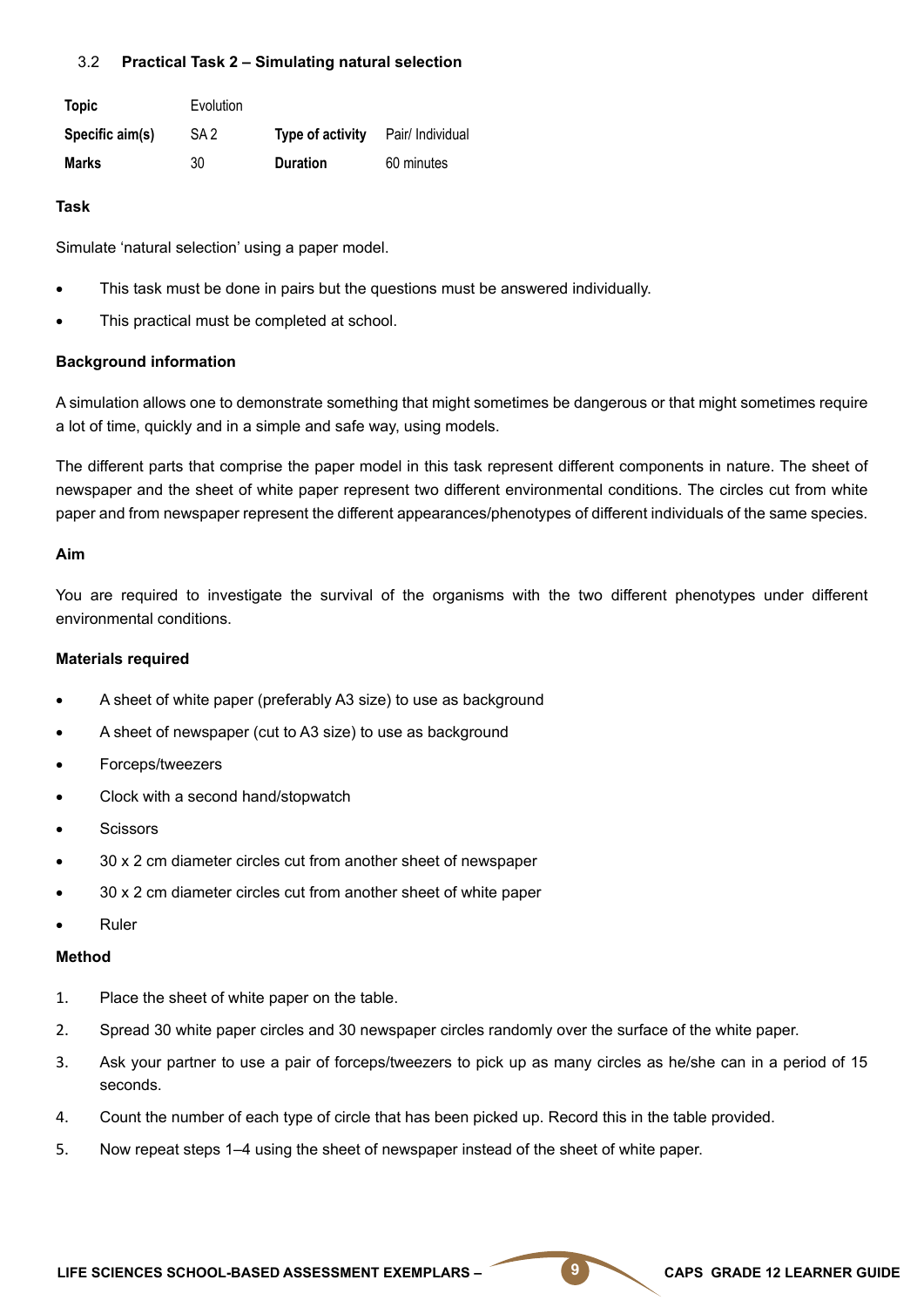#### **Question**

- 1. Formulate a hypothesis for the above investigation when using the sheet of white paper as background.
- 2. For this investigation, name:
	- 2.1 The dependent variable
	- 2.2 The independent variable
	- 2.3 Any TWO fixed variables
- 3. Copy and record your results in the following table:

| <b>DIFFERENT</b><br><b>BACKGROUNDS</b> |                        | <b>STARTING POPULATION</b> | <b>NUMBER OF CIRCLES</b><br>PICKED UP ON DIFFERENT<br><b>BACKGROUNDS</b> |                      |  |
|----------------------------------------|------------------------|----------------------------|--------------------------------------------------------------------------|----------------------|--|
|                                        | White paper<br>circles | Newspaper<br>circles       | White paper<br>circles                                                   | Newspaper<br>circles |  |
| White paper                            | 30                     | 30                         |                                                                          |                      |  |
| Newspaper                              | 30                     | 30                         |                                                                          |                      |  |

- 4. Draw a bar graph on the same system of axes to represent the results of your investigation.
- 5. Explain the difference in results obtained for the two types of circles when using the sheet of white paper. (3)
- 6. State ONE way in which you could improve the reliability of the results.
- 7. State a conclusion for the above investigation when the newspaper was used as a background.
- 8. Based on the results obtained, will you accept or reject the hypothesis you formulated in QUESTION 1? (1)
- 9. Explain how this investigation and the results of this investigation simulate natural selection as it occurs in the peppered moth. Use the picture below to help you make a comparison. (5)



**[30]**

(3)

(1)

(1)

(2)

(8)

(1)

(3)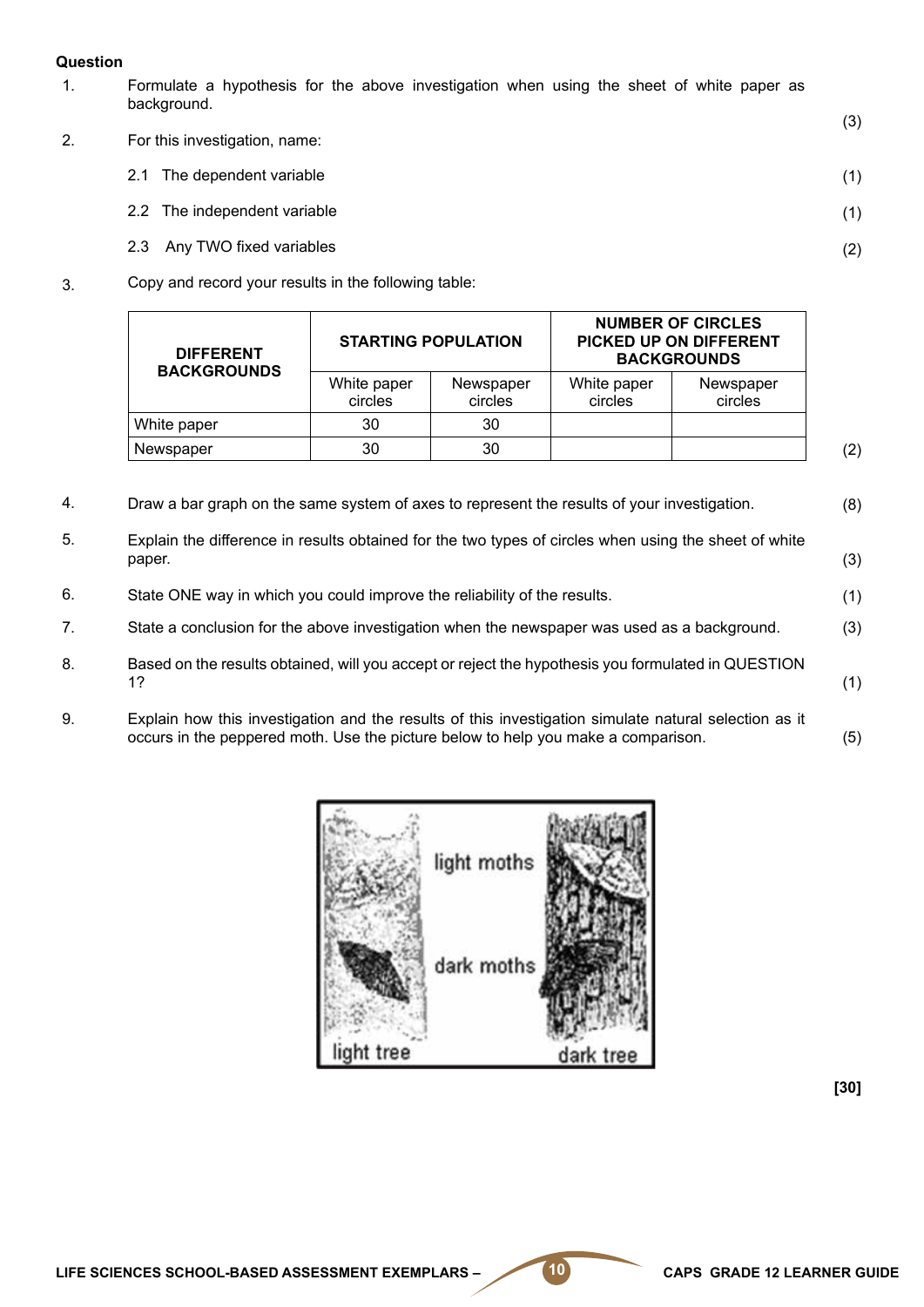#### 3.3 **Assignment 1 – Response to the environment**

**Topic** Response to the environment **Specific aim(s)** SA 1, **SA 2**, SA 3 **Type of activity** Individual **Marks** 100 **Duration** 90 minutes

#### **Instructions and information**

- 1. Answer ALL questions.
- 2. Number the answers correctly according to the numbering system used in this question paper.

\_\_\_\_\_\_\_\_\_\_\_\_\_\_\_\_\_\_\_\_\_\_\_\_\_\_\_\_\_\_\_\_\_\_\_\_\_\_\_\_\_\_\_\_\_\_\_\_\_\_\_\_\_\_\_\_\_\_\_\_\_\_\_\_\_\_\_\_\_\_\_\_

- 3. Draw diagrams and flow charts ONLY when requested to do so.
- 4. This assignment is to be done under controlled conditions and must be handed in at the end of the session.

**NOTE: If it is not possible to schedule a single 90-minute session for this assignment, then SECTION A can be done on one day in a 45-minute session and SECTION B the following day in another 45-minute session.**

#### **SECTION A**

#### **QUESTION 1**

An investigation was conducted to study apical dominance in bean plants. Four groups of plants were used. The diagram below illustrates the process.



The results are shown in the table below.

|                                       | Group 1                                              | Group 2                    | Group 3                                                        | Group 4                                                                                           |
|---------------------------------------|------------------------------------------------------|----------------------------|----------------------------------------------------------------|---------------------------------------------------------------------------------------------------|
| <b>Treatment given</b>                | Untreated                                            | Apical meristem<br>removed | Apical meristem removed<br>and auxin applied to the<br>cut tip | Apical meristem intact but a barrier<br>to the movement of substances<br>was placed under the tip |
| <b>Response to</b><br>treatment given | Growth of apical meristem<br>but not of lateral buds | Growth of lateral<br>buds  | No growth of lateral buds                                      | Growth of lateral buds                                                                            |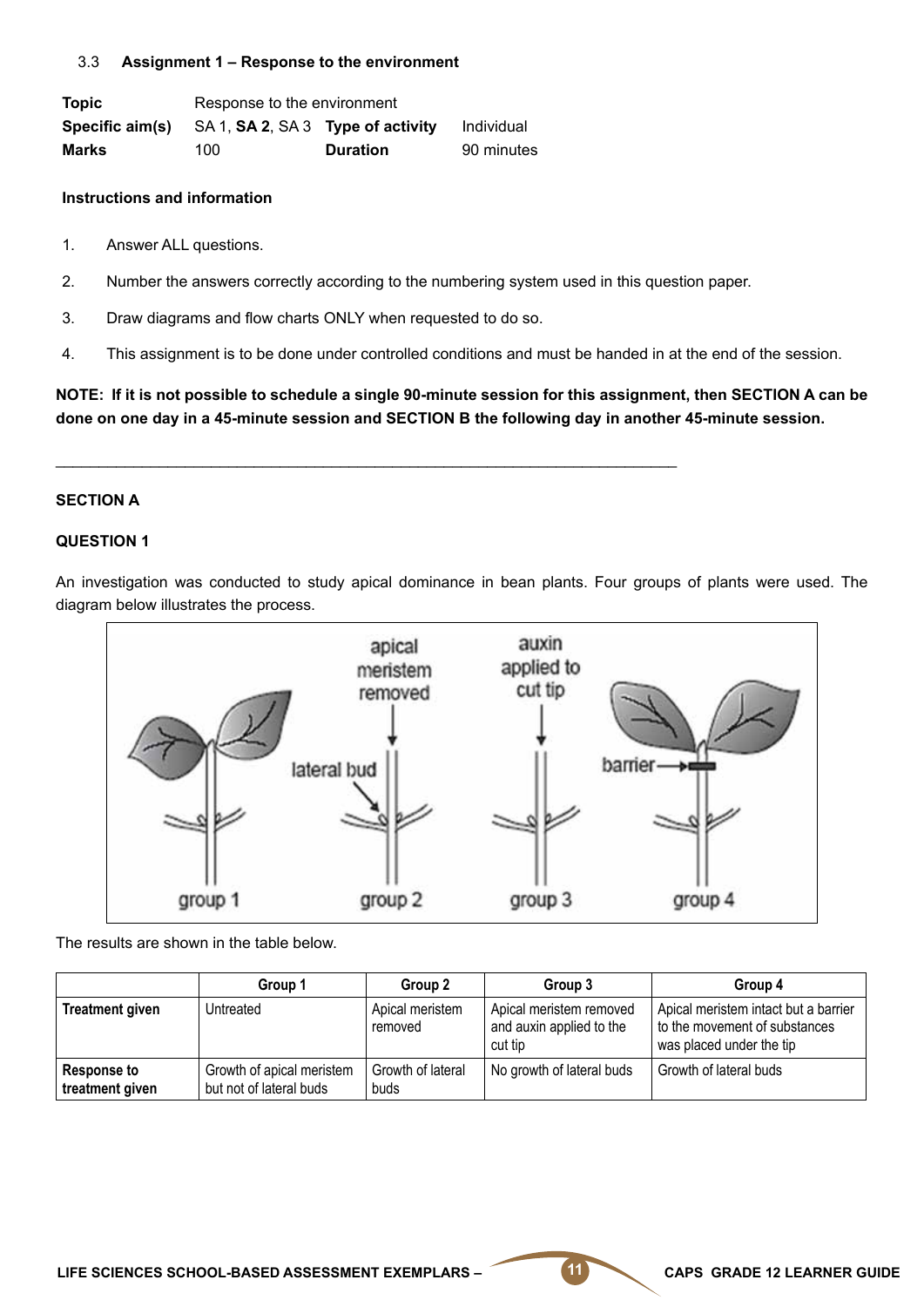1.1 For this investigation, state the:

|     | 1.1.1 | Independent variable                                                                        | (1)    |
|-----|-------|---------------------------------------------------------------------------------------------|--------|
|     | 1.1.2 | Dependent variable                                                                          | (1)    |
|     | 1.1.3 | Any TWO fixed variables                                                                     | (2)    |
| 1.2 |       | Formulate a possible hypothesis for the above investigation.                                | (3)    |
| 1.3 |       | Explain the difference in results for Groups 3 and 4.                                       | (4)    |
| 1.4 |       | Do the results allow you to accept or reject the hypothesis you formulated in QUESTION 1.2? | (1)    |
|     |       |                                                                                             | $[12]$ |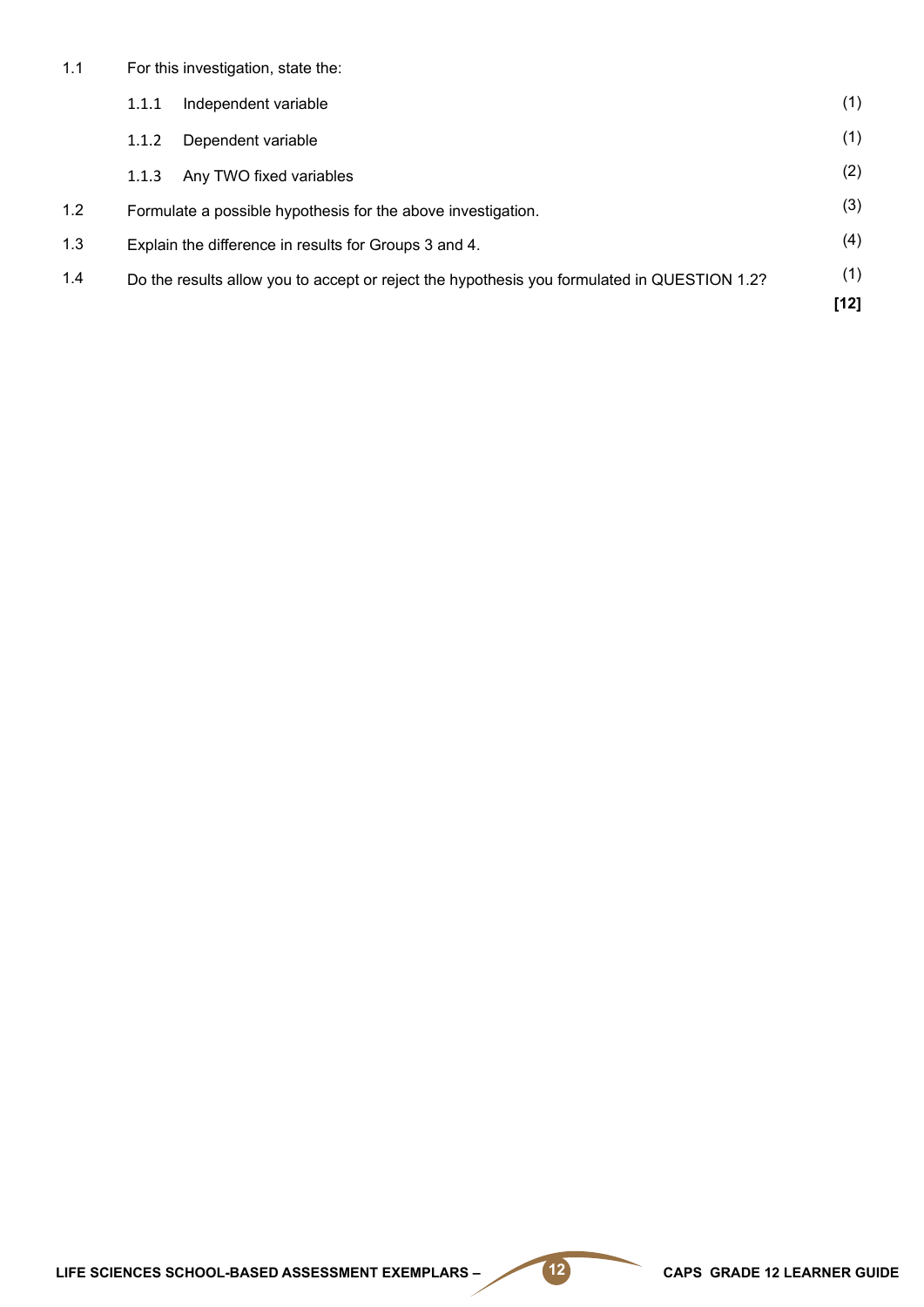The diagrams below show some stages in an investigation involving germinating bean seeds, kept in an evenly warm, damp environment.



| 2.1 | What physical stimulus leads to the response above?                                                                                                  | (1)           |
|-----|------------------------------------------------------------------------------------------------------------------------------------------------------|---------------|
| 2.2 | Using the information in the diagram and your own knowledge, describe how the tip of the root grows<br>in the direction that it does after two days. | (6)           |
| 2.3 | State TWO functions (other than growth movements and apical dominance) of the hormone<br>responsible for the growth movement illustrated above.      | (2)           |
| 2.4 | Will the same results be obtained if the investigation is carried out in a dark cupboard?                                                            | (1)           |
| 2.5 | Explain your answer to QUESTION 2.4.                                                                                                                 | (2)           |
| 2.6 | Explain why the cotton wool was kept moist.                                                                                                          | (2)<br>$[14]$ |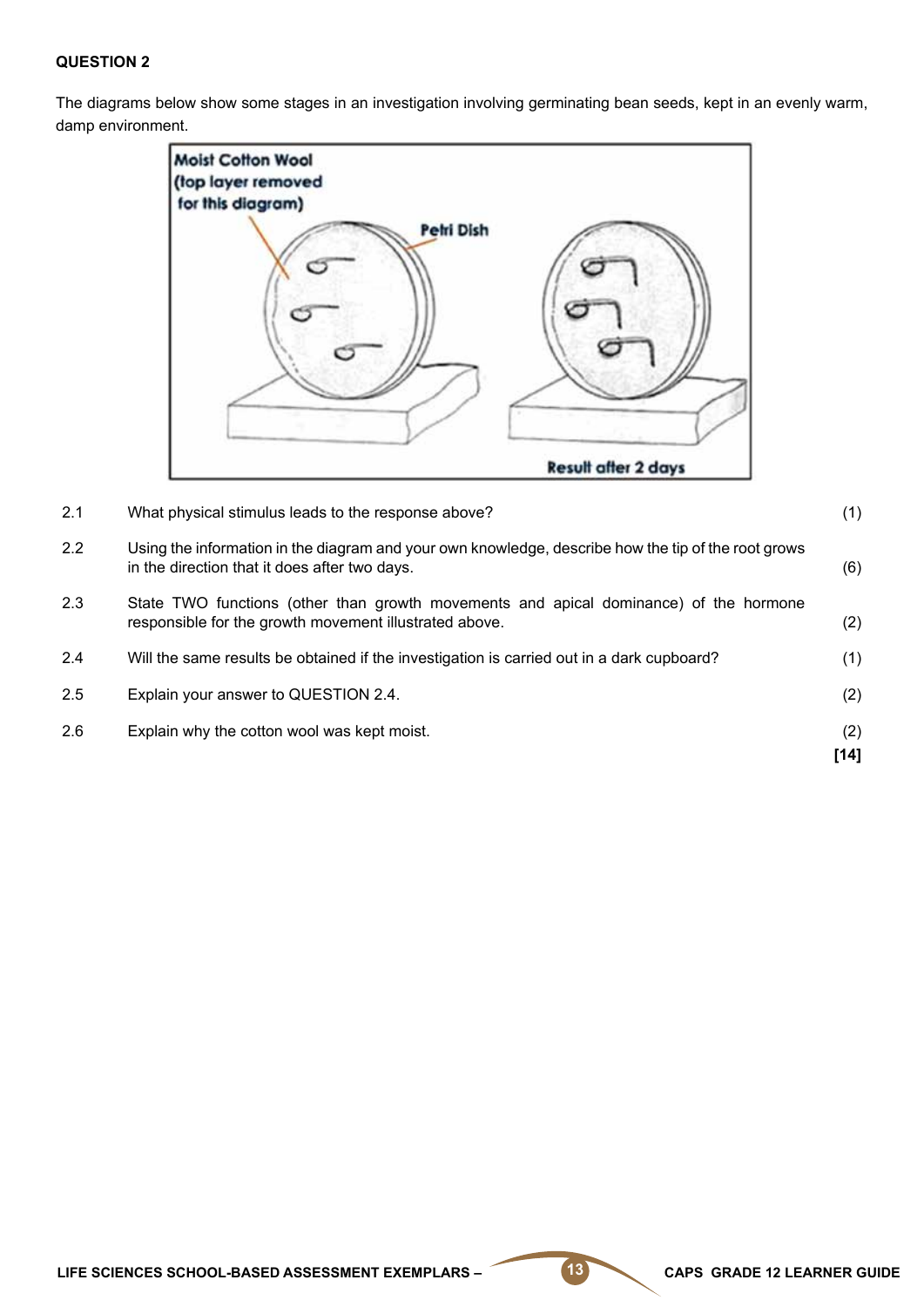Read the passage below and answer the questions that follow.

#### **DIABETES MELLITUS**

Diabetes mellitus is a disorder relating to the role of insulin. There are two forms of the condition: insulin-dependent diabetes (IDDM) and a non-insulin dependent form (NIDDM).

IDDM accounts for about 15% of patients and usually develops before the age of 20. The condition arises when the body's immune system starts to attack the specific pancreas cells that make insulin. These patients can be treated with insulin injections.

NIDDM occurs in older people. They have normal and even above normal levels of insulin, but the cells that would normally respond become less sensitive to insulin. Therapy in this case involves correct diet and regular exercise.

One method used to determine if a person is diabetic is an oral glucose tolerance test. This involves giving the patient a drink containing 75 g glucose in 300 cm<sup>3</sup> water after fasting (no food for 24 hours). Blood glucose is tested regularly for at least two hours. If the readings are above 200 mg/100 ml up to two hours later, the patient is diagnosed as being diabetic.

The normal plasma glucose level is 100 mg/100 ml. The glucose tolerance test was conducted for three adults and the plasma glucose level (mg/100 ml) was recorded for two hours at 30-minute intervals. The results are shown below.

| Time (minutes)        |                |     | 30  | 60  | 90  | 120 |
|-----------------------|----------------|-----|-----|-----|-----|-----|
| Plasma glucose levels | <b>Adult 1</b> | 85  | 125 | 100 | 85  | 80  |
| (mg/100 ml)           | Adult 2        | 130 | 215 | 250 | 260 | 240 |
|                       | Adult 3        | 100 | 210 | 180 | 170 | 160 |

- 3.1 State how the glucose tolerance response test above is used to decide if a person is suffering from diabetes. (2)
- 3.2 Adult 1 is not diabetic.
	- 3.2.1 Describe the changes expected in insulin secretion in Adult 1 during the period 30 minutes to 90 minutes after the glucose drink.

|     |       | <b>TOTAL SECTION A:</b>                                                                                                          | 50            |
|-----|-------|----------------------------------------------------------------------------------------------------------------------------------|---------------|
|     | 3.6.2 | If the condition was NIDDM                                                                                                       | (2)<br>$[24]$ |
|     | 3.6.1 | If the condition was IDDM                                                                                                        | (2)           |
| 3.6 |       | Suggest, with reasons, what would happen to insulin secretion for Adult 2:                                                       |               |
| 3.5 |       | Write down the plasma glucose level of the three adults after two hours as a ratio in simple whole<br>numbers. Show all working. | (2)           |
| 3.4 |       | What was the percentage increase in glucose level when the glucose was at its maximum in Adult<br>2? Show all working.           | (3)           |
| 3.3 |       | Draw two line graphs on the same set of axes to show the glucose tolerance of Adults 1 and 2.                                    | (9)           |
|     |       | 3.2.2 Explain your answer to QUESTION 3.2.1.                                                                                     | (2)           |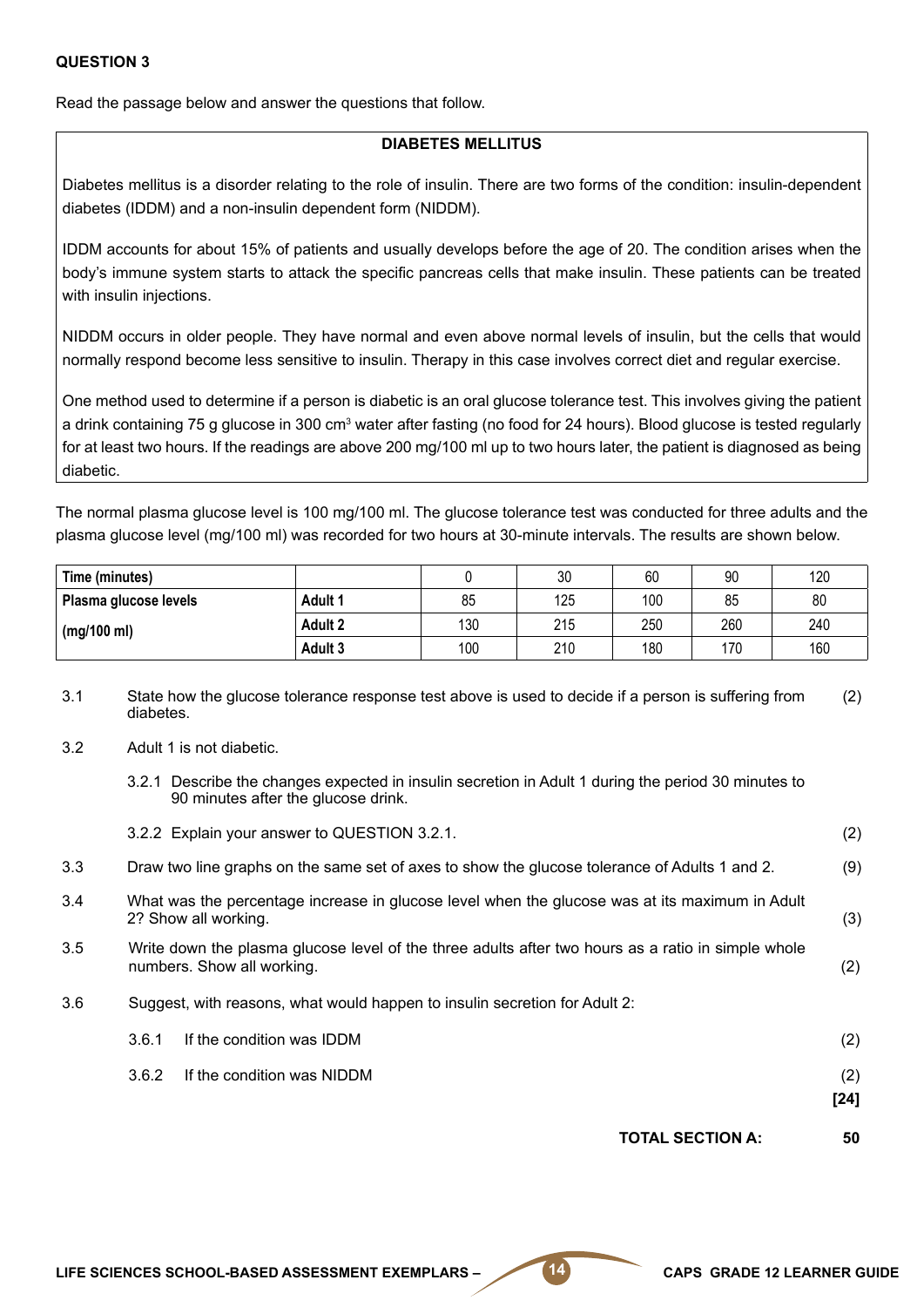4.3

investigation?

Read the passage and information below and answer the questions that follow.

#### **STIMULUS AND RESPONSE**

The eagle and the rabbit are dependent for their survival on their nervous system response rate. Their eye, ear and skin sensors send messages along sensory neurons to the central nervous system. The message is transferred by interneurons to provide a response along motor neurons demanding that the muscles move quickly.

Two learners conducted an investigation in the following way to determine which sense organ sends the message fastest to the brain: the eye, the ear or the skin (sight, hearing, or touch):

- 1. Vusi held a meter stick between his thumb and index finger just above the 100 cm mark, while Mary placed her thumb and forefinger at the 0 mark on both sides of the stick with just the thumb touching it.
- 2. As Vusi dropped the meter stick Mary attempted to catch it by closing her thumb and forefinger. The distance on the meter stick that the stick fell before Mary caught it was recorded and the procedure was repeated three times.
- 3. They repeated the investigation to determine hearing and skin responses. For the hearing response, Mary was blindfolded and reacted to Vusi shouting 'DROP' when he let go of the stick. For the skin response, Mary was blindfolded again. Vusi tapped Mary's free hand when he let go of the stick.

The results they obtained are shown in the following table:

| Trial number          | Distance on meter stick (cm) |                |              |  |  |
|-----------------------|------------------------------|----------------|--------------|--|--|
|                       | <b>Sight</b>                 | <b>Hearing</b> | <b>Touch</b> |  |  |
|                       |                              |                |              |  |  |
|                       |                              |                |              |  |  |
|                       |                              |                |              |  |  |
| Average distance (cm) |                              |                |              |  |  |

4.1 Name the path that is described in the passage. (2)

(2)

4.2 In relation to this path, what term is used to describe each of the following in terms of the role they play?

| 4.2.1 | The muscles                                                                                   |  |
|-------|-----------------------------------------------------------------------------------------------|--|
|       | 4.2.2 Skin sensors                                                                            |  |
|       | Why should you advise the two learners to repeat the procedure more than three times for each |  |

LIFE SCIENCES SCHOOL-BASED ASSESSMENT EXEMPLARS – **15** CAPS GRADE 12 LEARNER GUIDE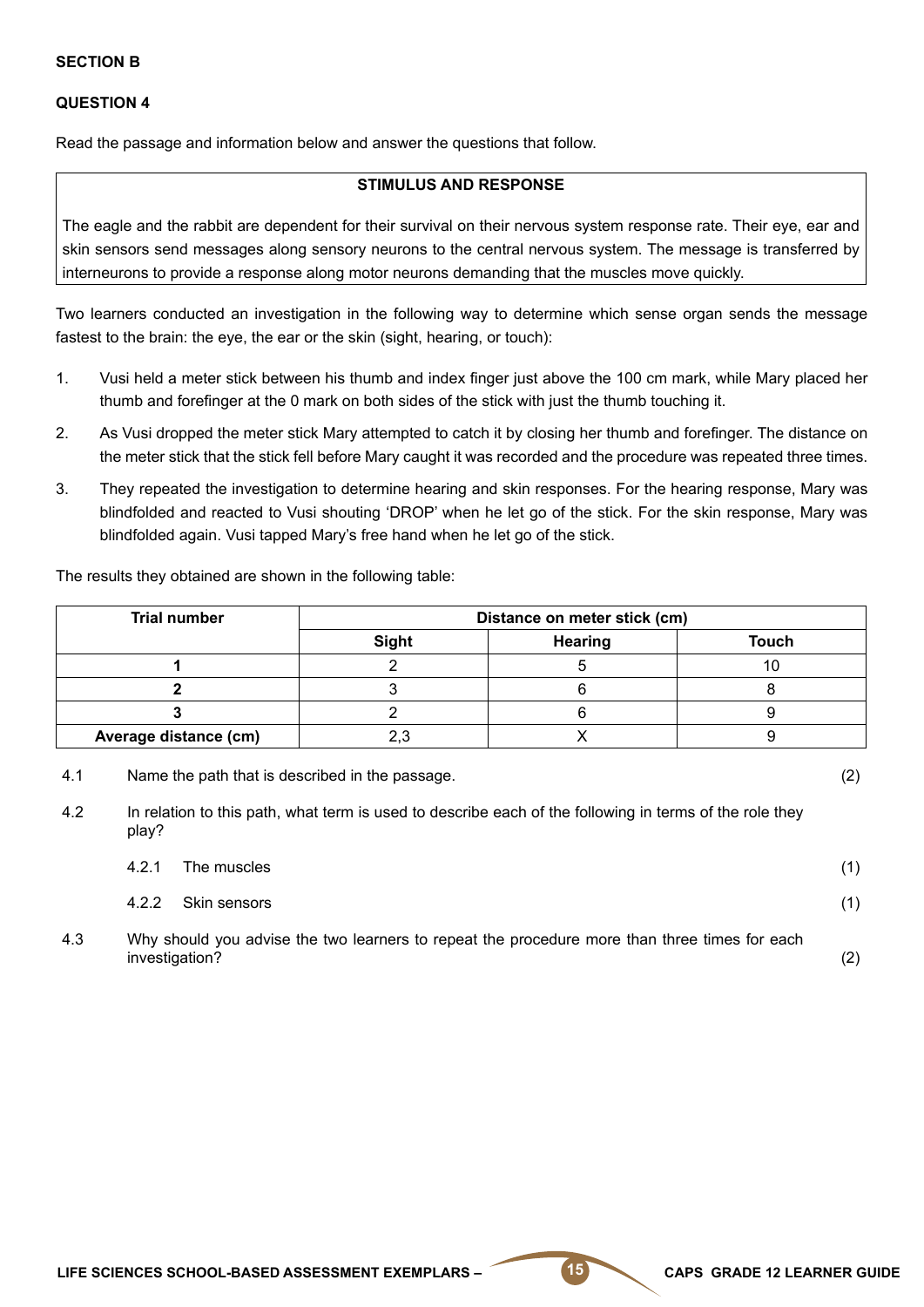| Identify the following in their investigation:<br>4.4 |  |                                |     |
|-------------------------------------------------------|--|--------------------------------|-----|
|                                                       |  | 4.4.1 The dependent variable   |     |
|                                                       |  | 4.4.2 The independent variable | (3) |

- 4.5 Calculate the average distance that the meter stick fell when doing the 'hearing' investigation. Show all working.
- 4.6 Study the graph below showing how the distance on the meter stick can be converted to reaction time in milliseconds.



Use the reaction time over distance conversion graph to determine:

|       |                                                                          | [15] |
|-------|--------------------------------------------------------------------------|------|
| 4.6.2 | The distance the ruler will drop for a reaction time of 400 milliseconds | (2)  |
| 4.6.1 | The actual reaction time if the meter stick dropped 9 centimetres        | (2)  |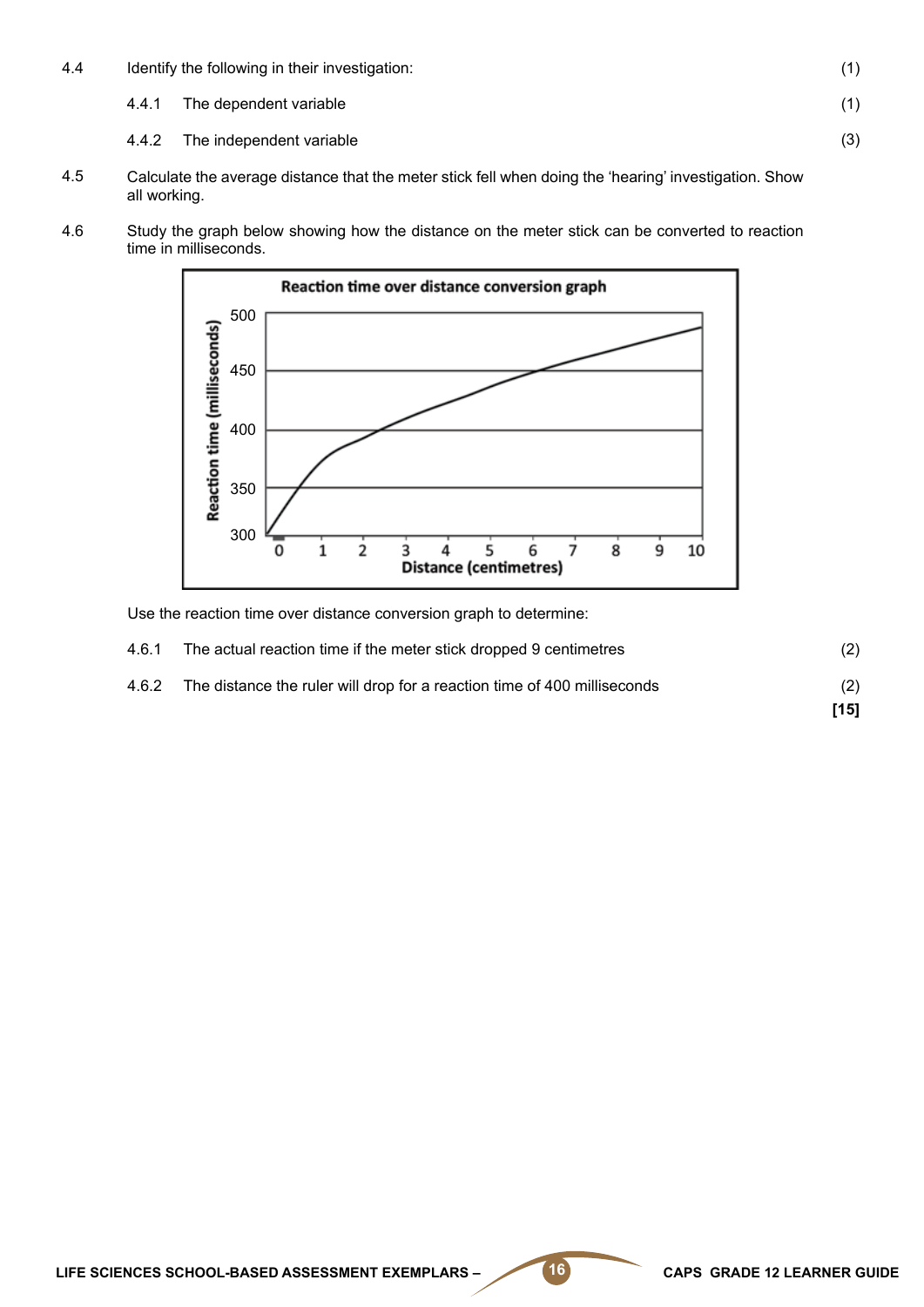The graph shows the speed of a nerve impulse along neurons with different diameters, measured in micrometres (μm).



5.1 Describe the relationship between the diameter of a neuron and the speed of an impulse travelling along the neuron.

| 5.2 | Use the graph to estimate how fast an impulse would travel along a neuron with a diameter of 5<br>µm.                                       | (2)  |
|-----|---------------------------------------------------------------------------------------------------------------------------------------------|------|
| 5.3 | Name the functional gap found between two neurons across which impulses are transmitted.                                                    | (1)  |
| 5.4 | Explain the significance of the myelin sheath that covers the neurons.                                                                      | (2)  |
| 5.5 | Draw a diagram to illustrate the structure of a motor neuron. Indicate the direction of the impulse by<br>means of an arrow in the diagram. | (7)  |
|     |                                                                                                                                             | [14] |

#### **QUESTION 6**

A person sitting in a darkened room covers one eye. A dim electric bulb, positioned at varying distances from the person, is switched on at one-minute intervals for a period of 9 seconds. During this period the diameter of the pupil of the eye is measured. The results obtained are shown in the table below. Study the table and answer the questions that follow.

| Time interval          |  |  |  |  |  |
|------------------------|--|--|--|--|--|
| Diameter of pupil (mm) |  |  |  |  |  |

(2)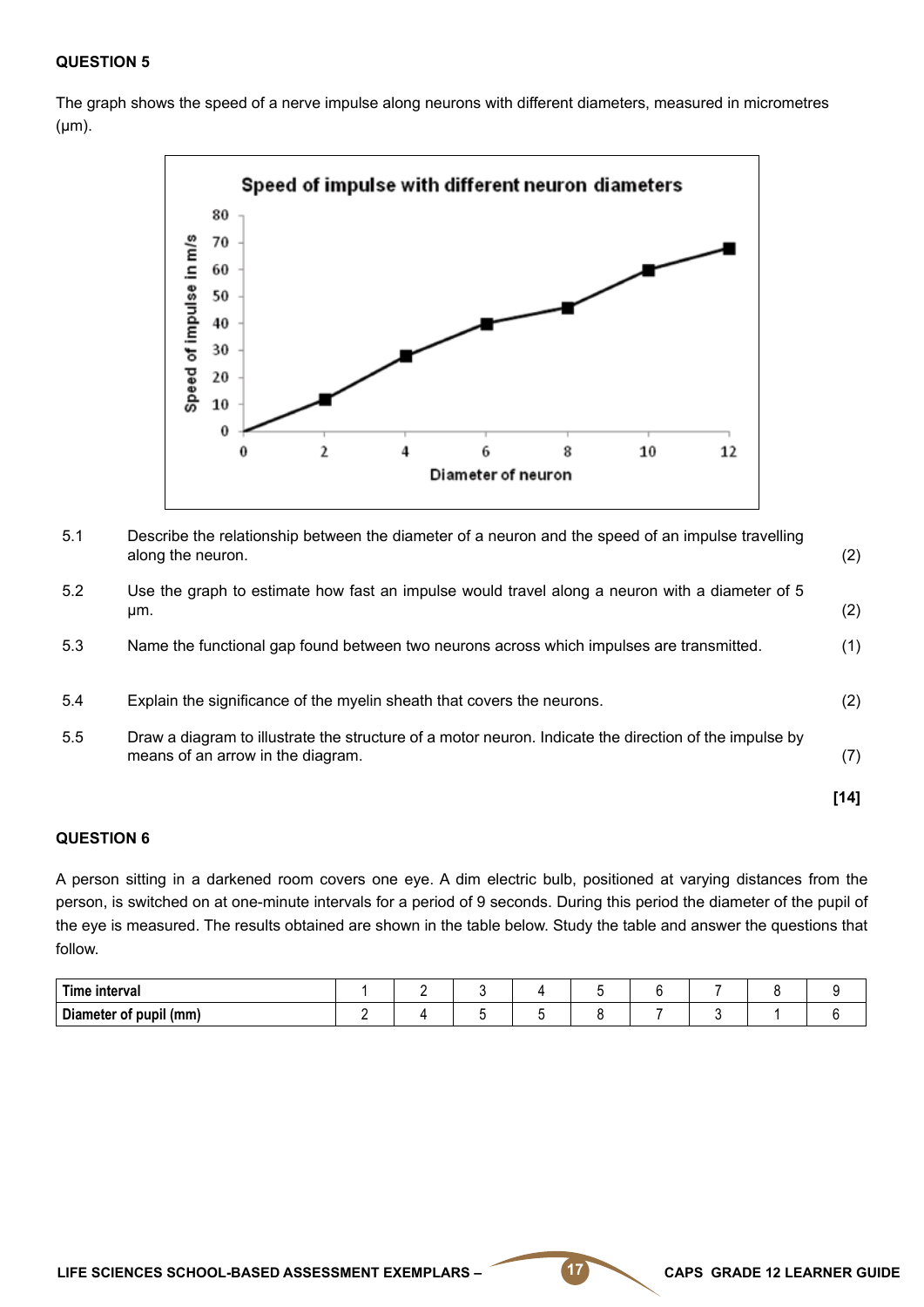| 6.1  |                                          | Name the structure in the eye that controls the size of the pupil.                               | (1)           |
|------|------------------------------------------|--------------------------------------------------------------------------------------------------|---------------|
| 6.2  |                                          | Between which TWO time intervals did the following changes in the diameter of the pupil occur?   |               |
|      | 6.2.1                                    | Smallest increase                                                                                | (2)           |
|      | 6.2.2                                    | <b>Biggest decrease</b>                                                                          | (2)           |
| 6.3  |                                          | State why the size of the pupil changes from interval 8 to interval 9.                           | (2)           |
| 6.4  |                                          | Describe how the size of the pupil changes from interval 8 to interval 9.                        | (4)           |
| 6.5  |                                          | Why is the response in QUESTION 6.3 referred to as a 'reflex'?                                   | (1)           |
| 6.6  | What is the significance of this reflex? |                                                                                                  | (1)           |
| 6.7  |                                          | At which time interval was the bulb the furthest from the eye?                                   | (1)           |
| 6.8  |                                          | Explain your answer to QUESTION 6.7.                                                             | (2)           |
| 6.9  | reliable.                                | State TWO ways in which the investigator could ensure that the results of this investigation are | (2)           |
| 6.10 |                                          | State THREE things that must be kept constant in this investigation to ensure that it is valid.  | (3)<br>$[21]$ |
|      |                                          | <b>TOTAL SECTION B:</b>                                                                          | 50            |
|      |                                          | <b>GRAND TOTAL:</b>                                                                              | 100           |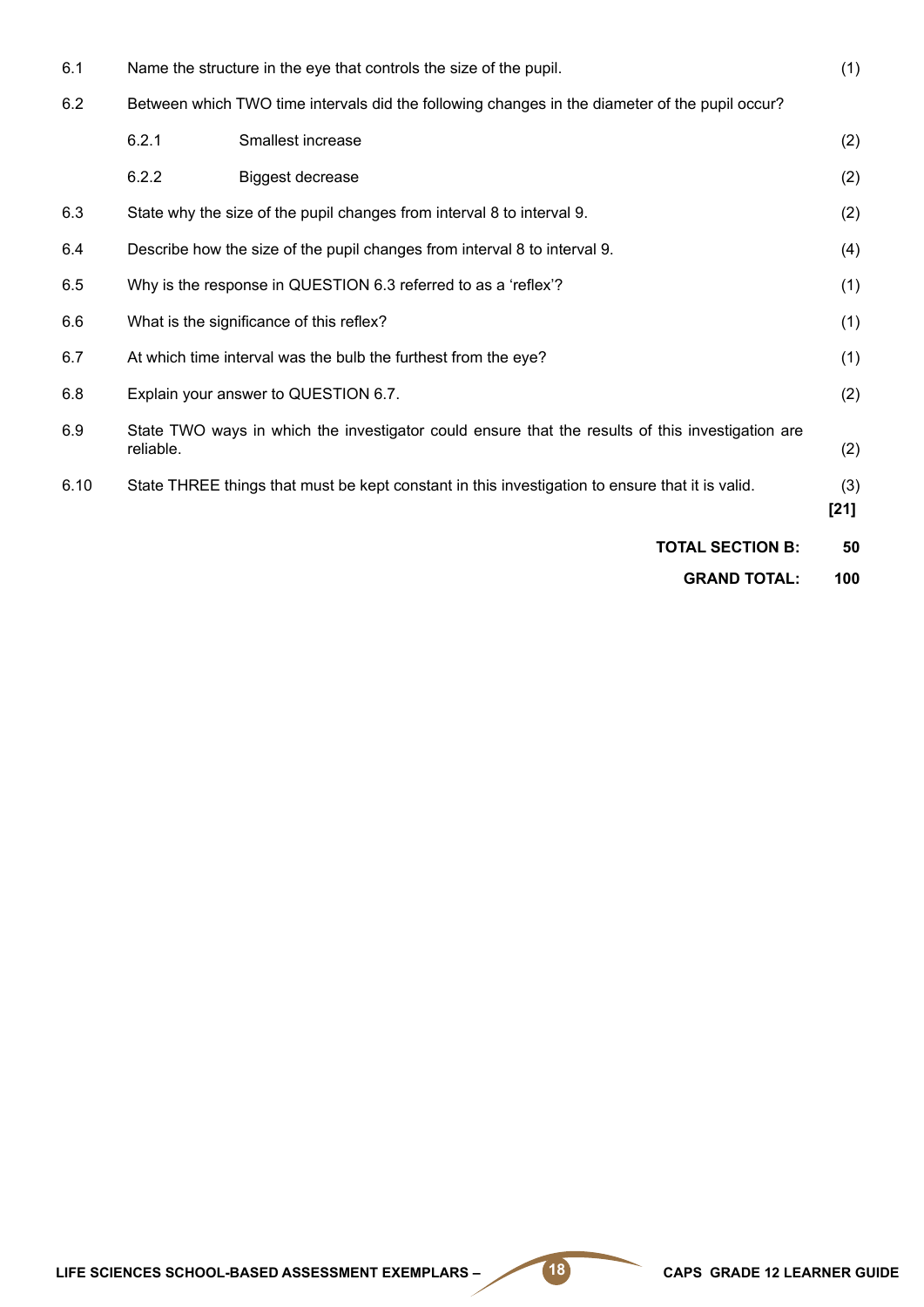#### 3.4 **Assignment 2 – Reproduction**

**Topic** Reproduction **Specific aim(s)** SA 1, **SA 2**, SA 3 **Type of activity** Individual **Marks** 100 **Duration** 90 minutes

#### **Instructions and information**

- 1. Answer ALL questions.
- 2. Number the answers correctly according to the numbering system used in this question paper.

\_\_\_\_\_\_\_\_\_\_\_\_\_\_\_\_\_\_\_\_\_\_\_\_\_\_\_\_\_\_\_\_\_\_\_\_\_\_\_\_\_\_\_\_\_\_\_\_\_\_\_\_\_\_\_\_\_\_\_\_\_\_\_\_\_\_\_\_\_\_\_\_

- 3. Draw diagrams and flow charts ONLY when requested to do so.
- 4. This assignment is to be done under controlled conditions and must be handed in at the end of the session.

**NOTE: If it is not possible to schedule a single 90-minute session for this assignment, then SECTION A can be done on one day in a 45-minute session and SECTION B the following day in another 45-minute session.**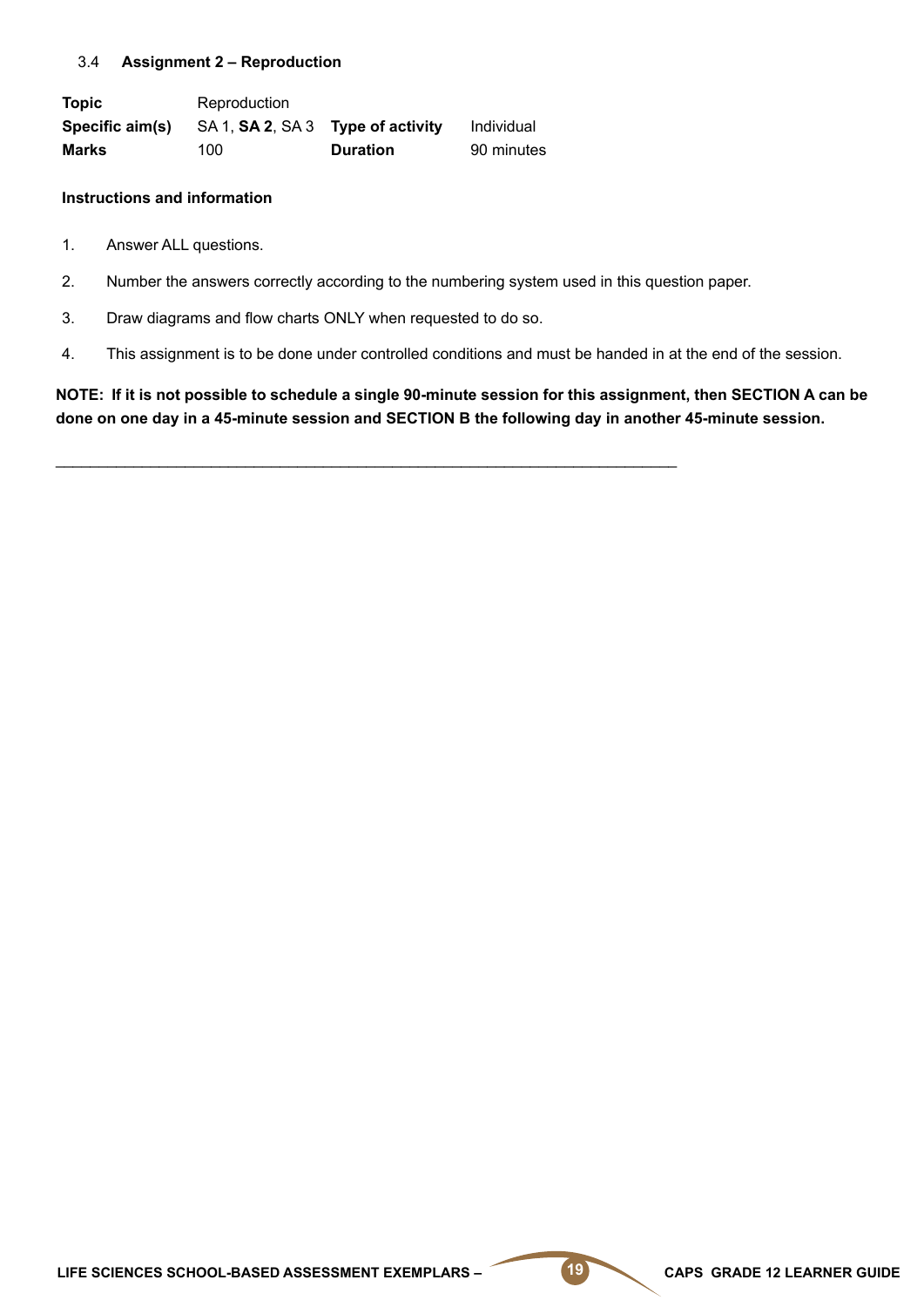Read the text below and then answer the questions that follow.

#### **REPRODUCTIVE STRATEGIES OF THE BULLFROG**

Most amphibians spend at least part of their lives in moist surroundings, and their fragile, jelly-like eggs are usually laid in water.

In mating and feeding, amphibians are active at night. The courtship call of the bullfrog attracts females for mating. During mating, the female bullfrog deposits as many as 10 000 eggs into the water and the male simultaneously releases sperm. Fertilisation occurs externally.

The eggs of most species of bullfrog hatch into tadpoles in 3–5 days. Tadpoles breathe through gills and metamorphose into air-breathing adults with lungs. Laying eggs in water prevents drying out and makes it easier for the frog sperm to reach the eggs.

Amphibian eggs appear as small black spots in a gelatinous mass and receive little or no parental protection. Large numbers of eggs are produced because many are eaten and changes in the environmental moisture cause many to dehydrate and die. Nearby plant matter shelters the hatching tadpoles.

|     |                                                                                                             | $[16]$ |
|-----|-------------------------------------------------------------------------------------------------------------|--------|
|     | Explain THREE strategies that ensure a good survival rate of tadpoles.                                      | (6)    |
| 1.6 | Frog eggs are vulnerable to predators, since there is little or no parental protection.                     |        |
| 1.5 | Give TWO reasons suggested in the article for bullfrog eggs to be laid in water.                            | (2)    |
| 1.4 | Describe TWO characteristics of a frog's egg.                                                               | (2)    |
| 1.3 | Explain your answer to QUESTION 1.2.                                                                        | (2)    |
| 1.2 | State whether reproduction in bullfrogs is viviparous, oviparous or ovoviviparous.                          | (1)    |
| 1.1 | State the type of fertilisation (external or internal) that occurs in bullfrogs and describe how it occurs. | (3)    |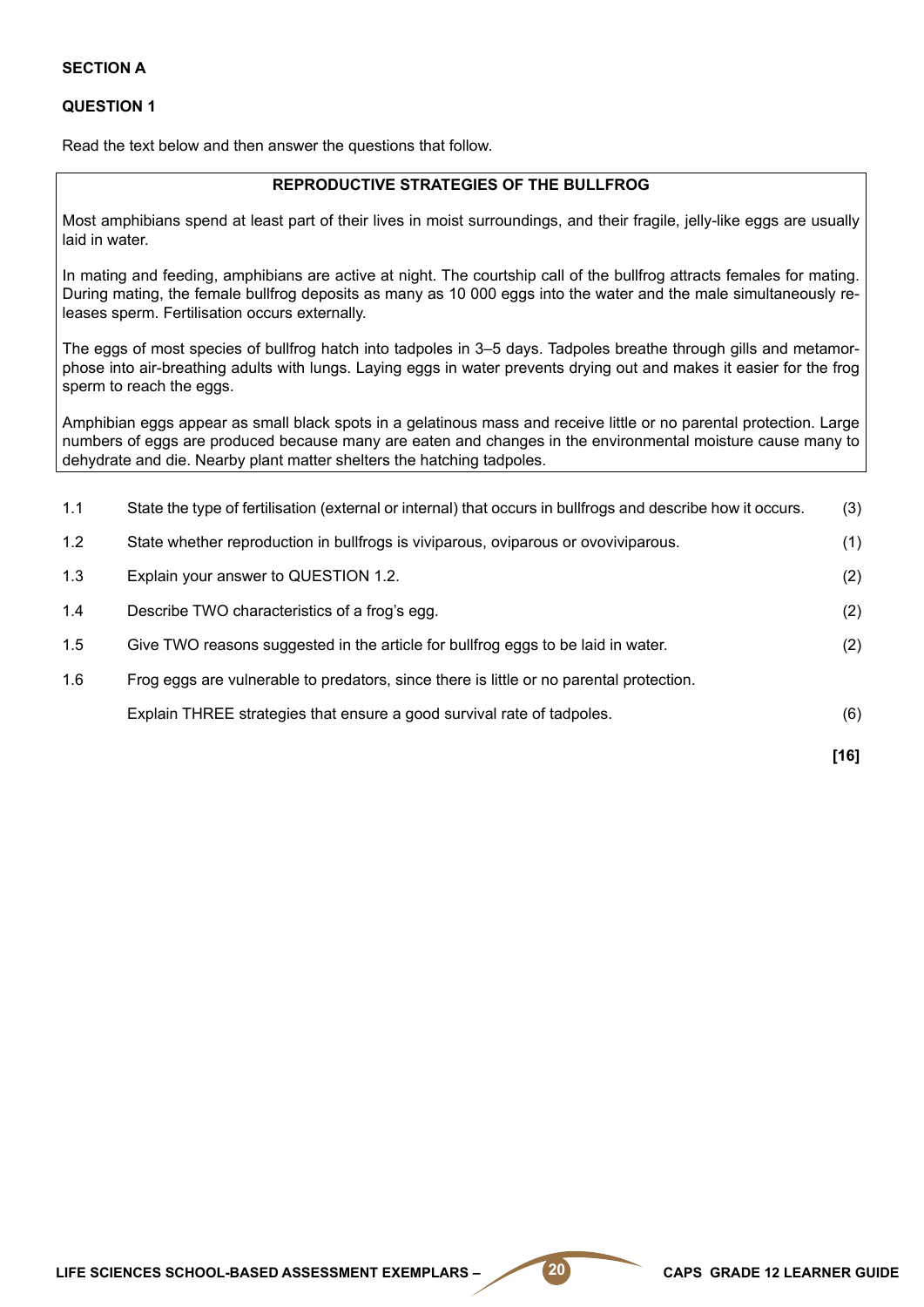The electron micrograph below is that of the human sperm. Study the micrograph and answer the questions that follow.



|     |                                                                                             | $[16]$ |
|-----|---------------------------------------------------------------------------------------------|--------|
| 2.3 | Explain THREE ways in which the sperm is structurally suited for its role in fertilisation. | (6)    |
| 2.2 | Use the scale line provided to calculate the width of the sperm at its widest point.        | (4)    |
| 2.1 | Draw a labelled line diagram of the human sperm represented in the electron micrograph.     | (6)    |

#### **QUESTION 3**

3.2

3.3

3.4

Records of human fertility for the period 1941 to 1990 have shown changes in the sperm counts of normal men. The table below summarises the changing percentages of men with high or low sperm counts over a period of 50 years.

| TIME PERIOD | <b>MEN WITH HIGH SPERM COUNTS (%)</b> | <b>MEN WITH LOW SPERM COUNTS (%)</b> |
|-------------|---------------------------------------|--------------------------------------|
| 1941–1950   | 50                                    |                                      |
| 1951-1960   | 45                                    |                                      |
| 1961–1970   | 28                                    |                                      |
| 1971–1980   | 21                                    |                                      |
| 1981-1990   | 15                                    | 18                                   |

3.1 During which time period was there:

| 3.1.1 | The highest percentage of men with low sperm counts?                                                                               | (1) |
|-------|------------------------------------------------------------------------------------------------------------------------------------|-----|
| 3.1.2 | The lowest percentage of men with high sperm counts?                                                                               | (1) |
| 3.1.3 | The greatest difference between men with high sperm counts and men with low sperm<br>counts?                                       | (1) |
|       | Describe the trend for men with low sperm counts, and compare it with those with high sperm counts<br>over the period of 50 years. | (2) |
|       | Calculate the percentage increase in men with low sperm counts from 1971 to 1990.                                                  | (2) |
|       | Suggest TWO reasons for the trend described in QUESTION 3.2.                                                                       | (2) |
|       |                                                                                                                                    | [9] |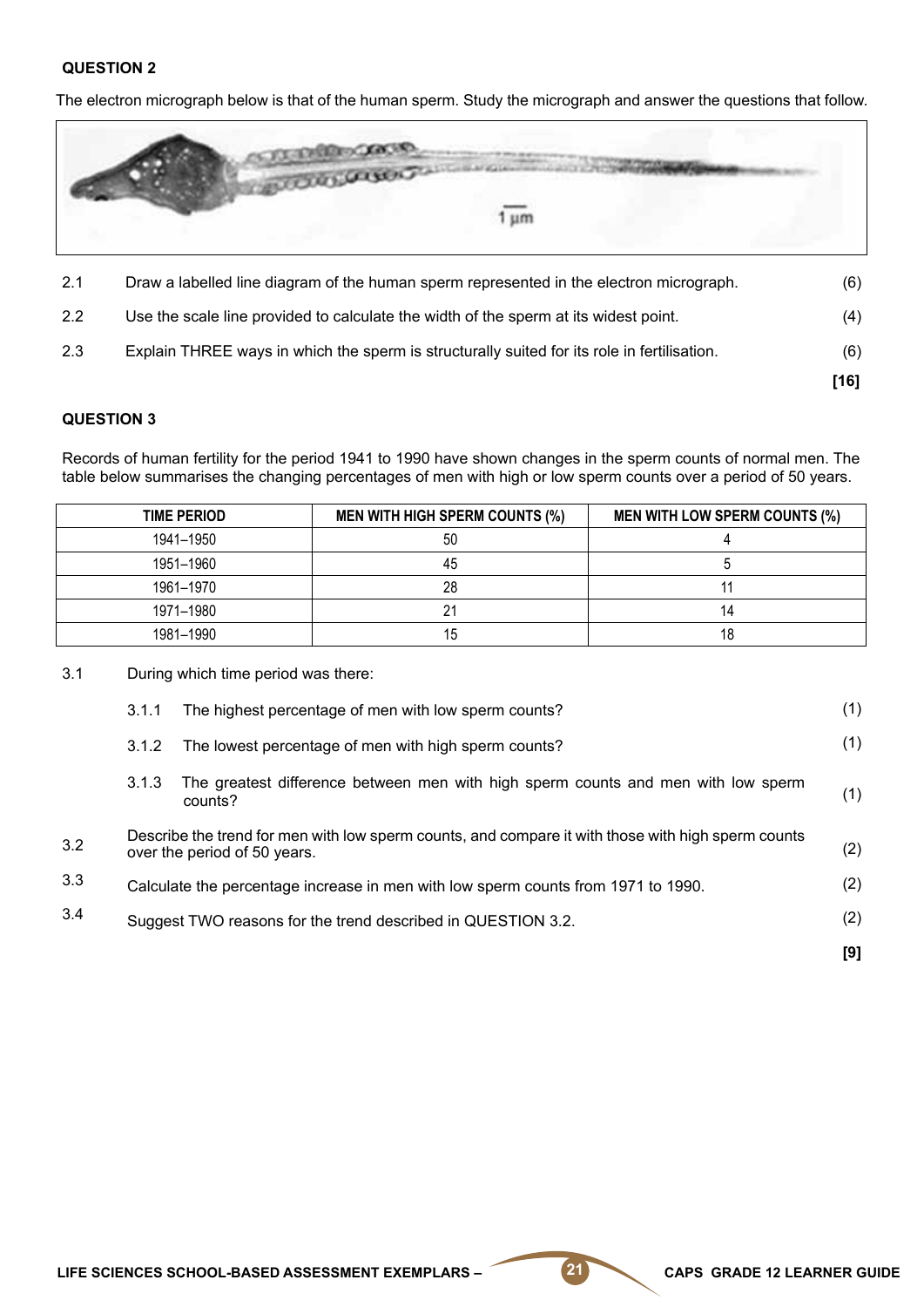The table below shows the results of a survey on the use of contraceptives by a sample of women in a rural area.

| <b>CONTRACEPTIVE</b> | <b>NUMBER OF WOMEN</b> |
|----------------------|------------------------|
| Sterilisation        | 34                     |
| Pill                 | 38                     |
| Condom               | 22                     |
| Rhythm method        | 30                     |
| None                 | 76                     |
| <b>TOTAL</b>         | 200                    |

Draw a pie chart to show the results of the survey. Show all working. **[9]**

**TOTAL SECTION A: 50**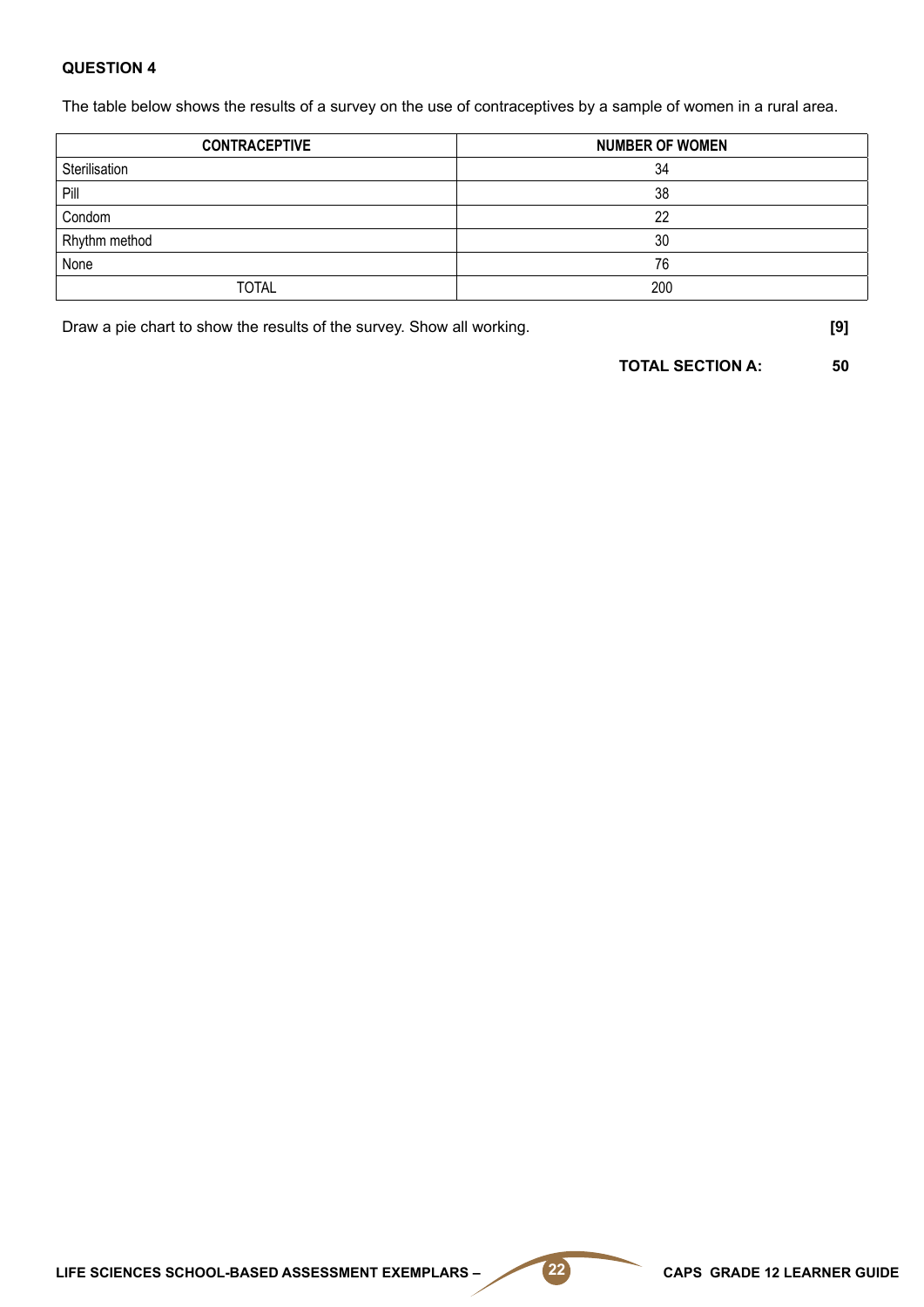#### **SECTION B**

#### **QUESTION 5**

The diagram below shows the changes in the ovary, uterus and level of hormones during a 28-day menstrual cycle. Study the diagram and answer the questions that follow.



5.1 Which hormone is responsible for:

|     | 5.1.1      | Ovulation                                                                                   | (1)  |
|-----|------------|---------------------------------------------------------------------------------------------|------|
|     | 5.1.2      | Primary (first) thickening of the endometrium                                               | (1)  |
| 5.2 |            | According to the graph, on which day(s) does each of the following occur:                   |      |
|     | 5.2.1      | Menstruation                                                                                | (1)  |
|     | 5.2.2      | Ovulation                                                                                   | (1)  |
| 5.3 |            | Two structures in the ovaries are responsible for the secretion of two female hormones.     |      |
|     | 5.3.1      | Name the TWO structures and the hormones they secrete.                                      | (4)  |
|     | 5.3.2      | Give evidence from the graph to support your answer to QUESTION 5.3.1.                      | (4)  |
| 5.4 | necessary. | Explain the interaction that occurs between the hormones FSH and progesterone and why it is | (3)  |
| 5.5 |            | Is the female, whose cycle is represented in the diagram, pregnant?                         | (1)  |
| 5.6 |            | Give TWO reasons from the graph for your answer to QUESTION 5.5.                            | (2)  |
|     |            |                                                                                             | [18] |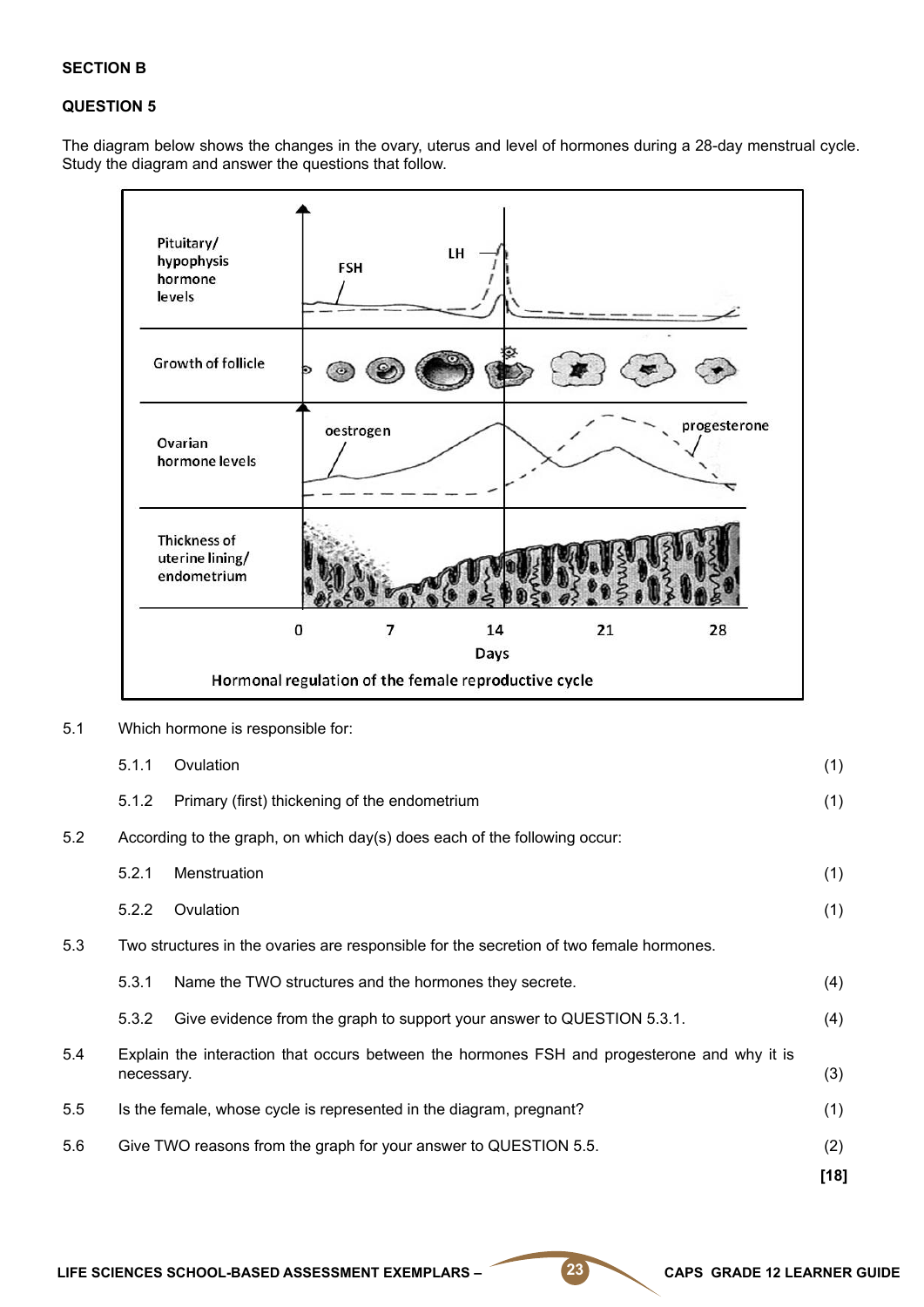The table below shows the average human foetal length of males and females over a 40-week gestation period.

|              | Foetal length (cm) |        |  |
|--------------|--------------------|--------|--|
| Time (weeks) | Male               | Female |  |
|              |                    |        |  |
|              |                    |        |  |
| 16           | 14                 |        |  |
| 24           | 33                 | 31     |  |
| 36           | 46                 | 43     |  |
| 40           | 51                 | 49     |  |

| 6.1 | Draw TWO sets of bar graphs on the same system of axes to compare male and female foetal<br>length over time. | (9)           |
|-----|---------------------------------------------------------------------------------------------------------------|---------------|
| 6.2 | State TWO conclusions that could be drawn from the results in the graph.                                      | (4)<br>$[13]$ |

LIFE SCIENCES SCHOOL-BASED ASSESSMENT EXEMPLARS – 24 CAPS GRADE 12 LEARNER GUIDE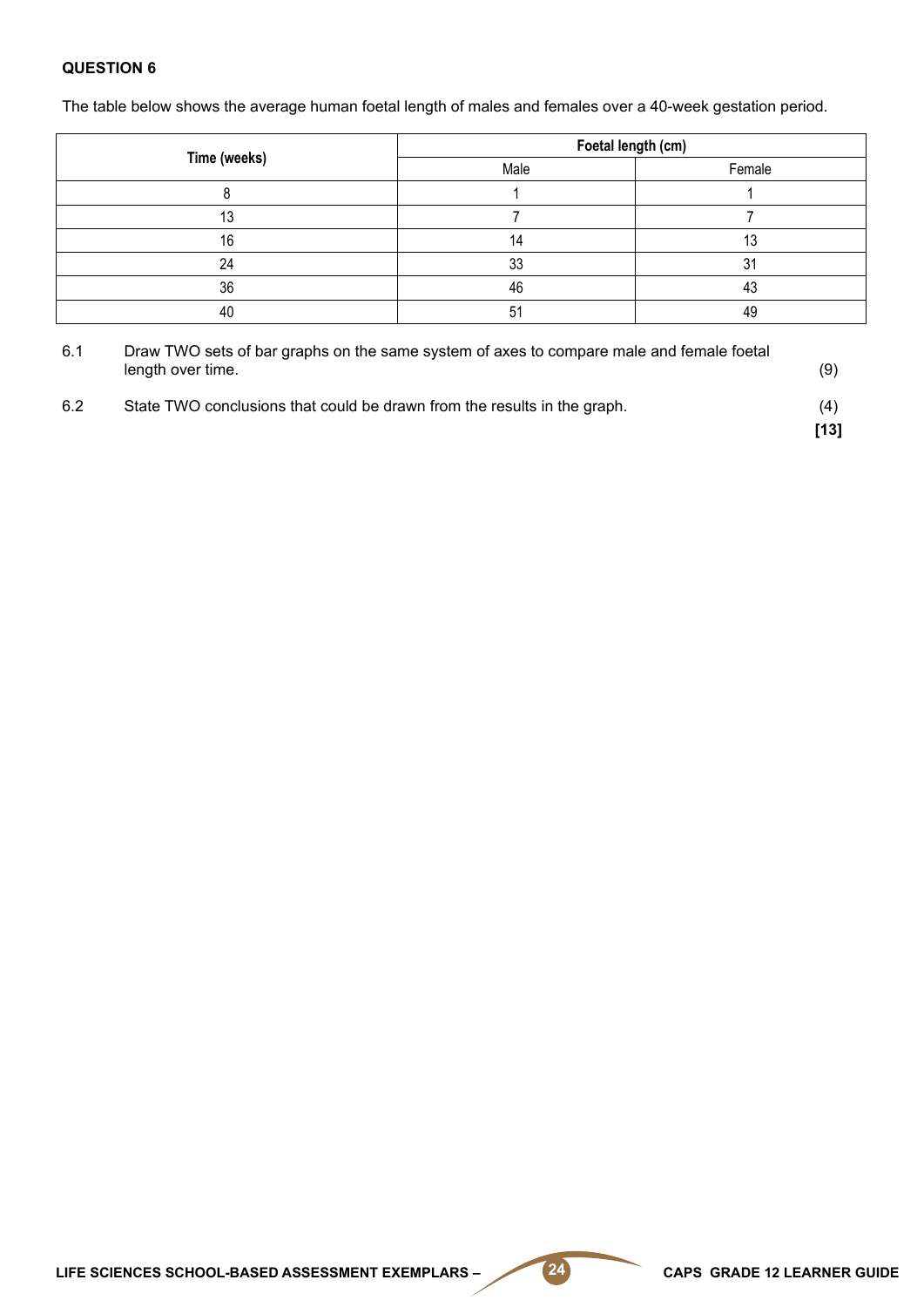John and Mary have two children. The oldest is Patrick, followed by Anne, a girl. Mary is pregnant again.

- 7.1 By representing a genetic cross, show the percentage probability of them having another daughter. (7)
- 7.2 Mary and John's first child is a haemophiliac and they are afraid that their third child may also have the disorder. Mary is a carrier of haemophilia and John has the normal clotting factor. An ultrasound scan shows that Mary is expecting a girl.

Show, using a genetic cross, the percentage probability of their third child having haemophilia. (7)

7.3 Use the following symbols to construct a simple pedigree diagram showing the inheritance of haemophilia in this family:



(no haemophilia)

Unaffected female



Affected female (has haemophilia) Affected male

(has haemophilia)

(5)

**[19]**

**TOTAL SECTION B: 50**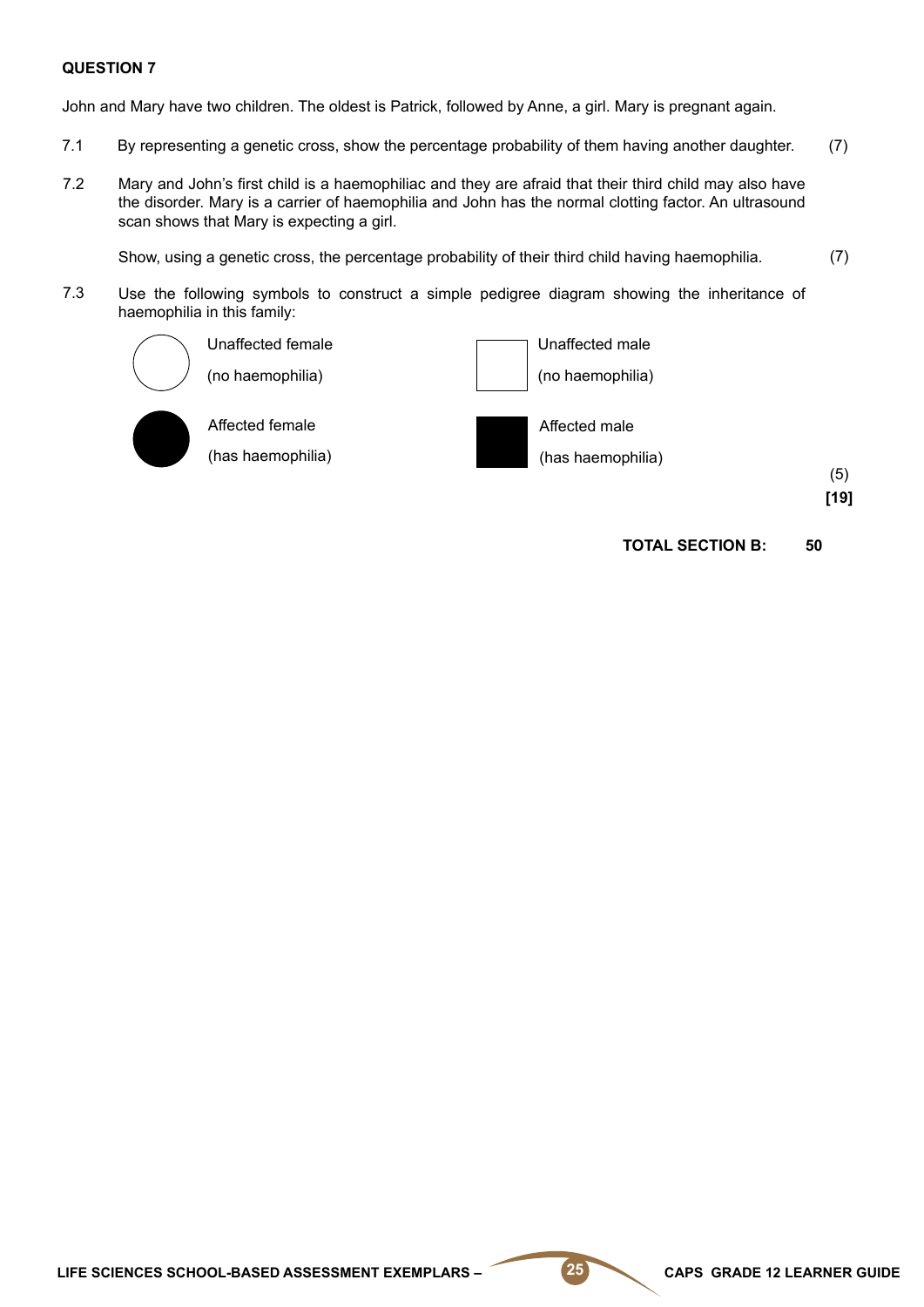#### 3.5 **Test – Nucleic acids and meiosis**

| <b>Topic</b>    | Nucleic acids and meiosis |                         |            |  |
|-----------------|---------------------------|-------------------------|------------|--|
| Specific aim(s) | - SA 1. SA 3              | <b>Type of activity</b> | Individual |  |
| Marks           | 50                        | <b>Duration</b>         | 60 minutes |  |

#### **Instructions and information**

- 1. Answer ALL questions.
- 2. Number the answers correctly according to the numbering system used in this question paper.
- 3. Draw diagrams and flow charts ONLY when requested to do so.
- 4. This test is to be done under controlled conditions and must be handed in at the end of the session.

#### **SECTION A**

#### **QUESTION 1**

- 1.1 Various possible options are provided as answers to the following questions. Choose the answer and write only the letter (A–D) next to the question number (1.1.1–1.1.5) in the ANSWER BOOK, for example 1.1.6 D.
	- 1.1.1 All nucleic acids are made up of …
		- A deoxyribose sugars, nitrogenous bases and phosphates.
		- B sugars, nitrogenous bases and phosphates.
		- C ribose sugars, nitrogenous bases and phosphates.
		- D sugars, nitrogenous bases and sulphates.
	- 1.1.2 If a DNA molecule contains 20 000 base molecules, of which 20% are cytosine, how many adenine molecules will be present?
		- A 1 000
		- B 2 000
		- $\mathcal{C}$ 6 000
		- D 8 000
	- 1.1.3 DNA replication ensures that all daughter cells formed as a result of …
		- A mitosis, have identical genetic material.
		- B meiosis, have identical genetic material.
		- C mitosis, have half the number of chromosomes as the parent cell.
		- D meiosis, have half the number of chromosomes as the parent cell.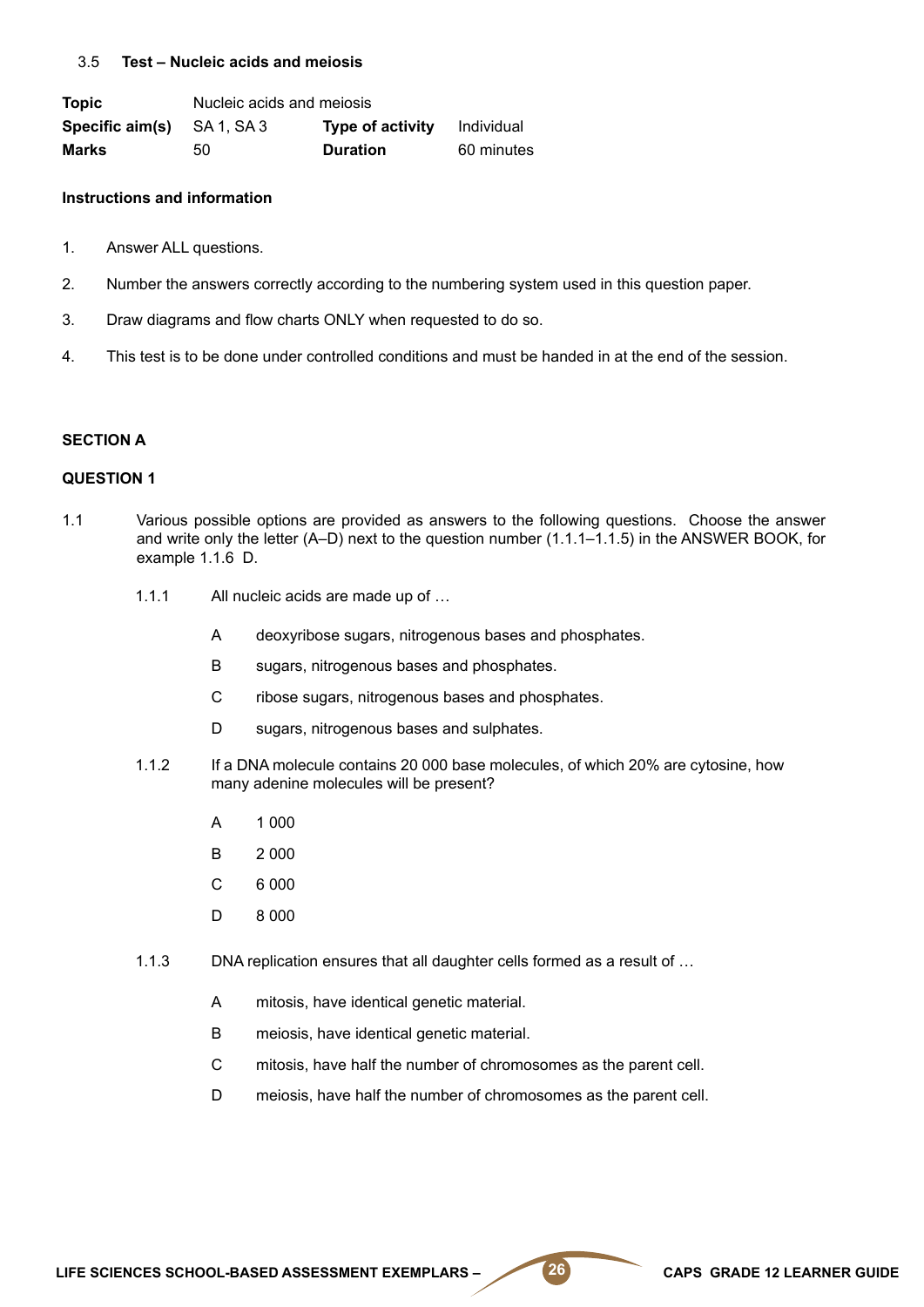- 1.1.4 In individuals with normal haemoglobin, the mRNA for haemoglobin includes the codon GAA. This sequence is changed in individuals with sickle cell anaemia so that their mRNA has a codon GUA at the same location. This suggests that the DNA has undergone a mutation involving a change of base sequence from ...
	- A CAA to TAA.
	- B CTT to CAT.
	- C CUU to CAT.
	- D CTT to CTA.
- 1.1.5 The result of profiling various DNA samples in a criminal investigation is shown below.



Which conclusion about the crime could the DNA analyst draw?

- A Only suspect X was involved.
- B Only suspect Y was involved.
- C Suspects X and Y were both involved.
- D Neither suspect X nor suspect Y was involved.(5 x 2) (10)
- 1.2 Give the correct biological term for each of the following descriptions. Write only the term next to the question number (1.2.1–1.2.4) in the ANSWER BOOK.
	- 1.2.1 Specific lengths of DNA which carry codes for specific characteristics of organisms
	- 1.2.2 The part of protein synthesis taking place in the nucleus
	- 1.2.3 The bonds between the two strands of a DNA molecule
	- 1.2.4 The chromosome condition/ploidy of a somatic cell (4)
- 1.3 Indicate whether each of the statements in COLUMN I applies to **A only**, **B only**, **both A and B** or **none** of the items in COLUMN II. Write **A only**, **B only**, **both A and B**, or **none** next to the question number (1.3.1–1.3.3) in the ANSWER BOOK.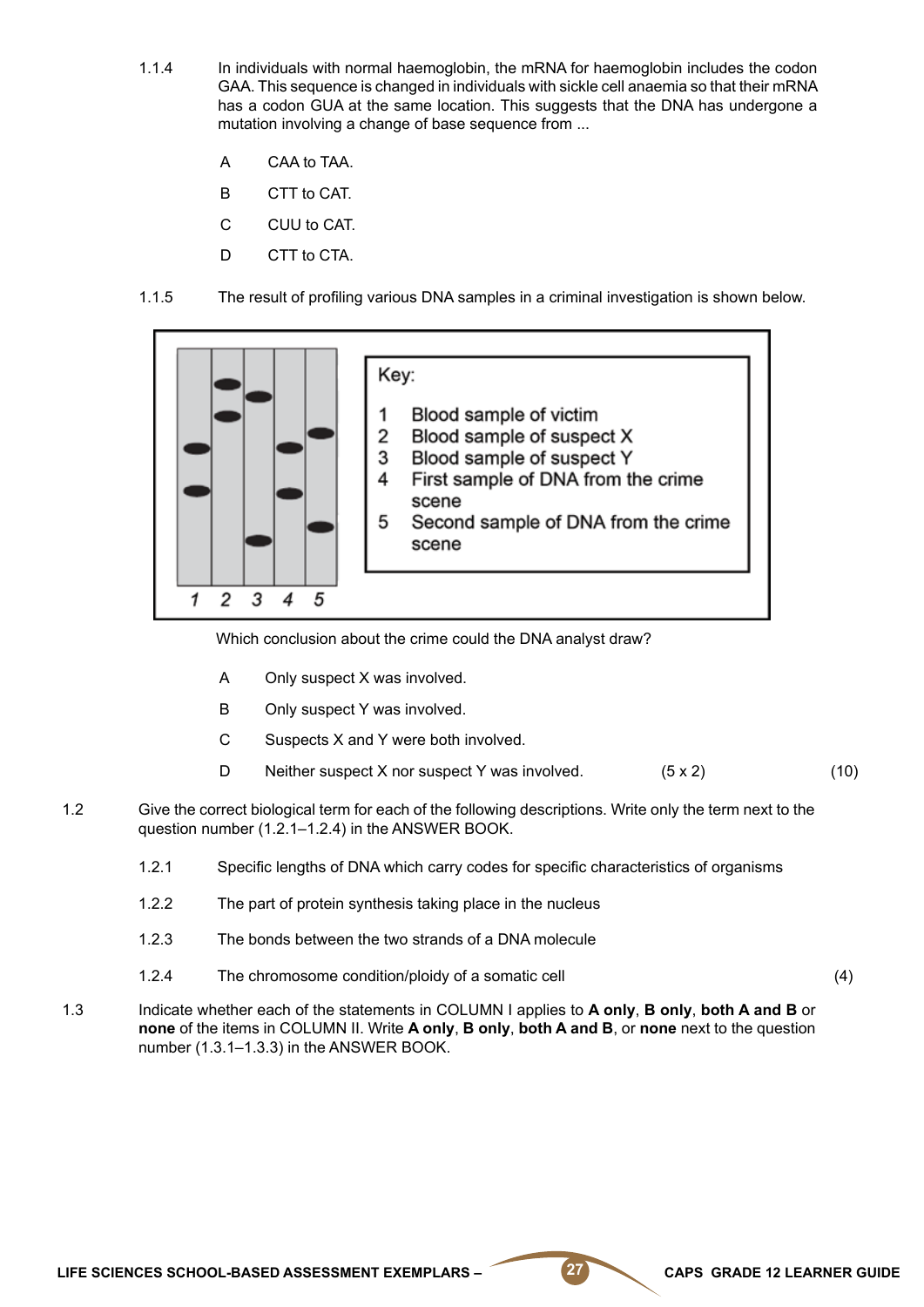| <b>COLUMNI</b> |                                                              | <b>COLUMN II</b> |                      |  |
|----------------|--------------------------------------------------------------|------------------|----------------------|--|
| 1.3.1          | Chromatids separate and move to the poles.                   | А.               | Anaphase I           |  |
|                |                                                              | B:               | Anaphase II          |  |
| 1.3.2          | The strand of DNA that provides the code during replication. | А.               | Template             |  |
|                |                                                              | B:               | Complementary strand |  |
| 1.3.3          | Contain bases that are complementary to that of DNA.         | А.               | Codon                |  |
|                |                                                              | B:               | Anticodon            |  |

**(3 x 2) (6)**

**TOTAL SECTION A: 20**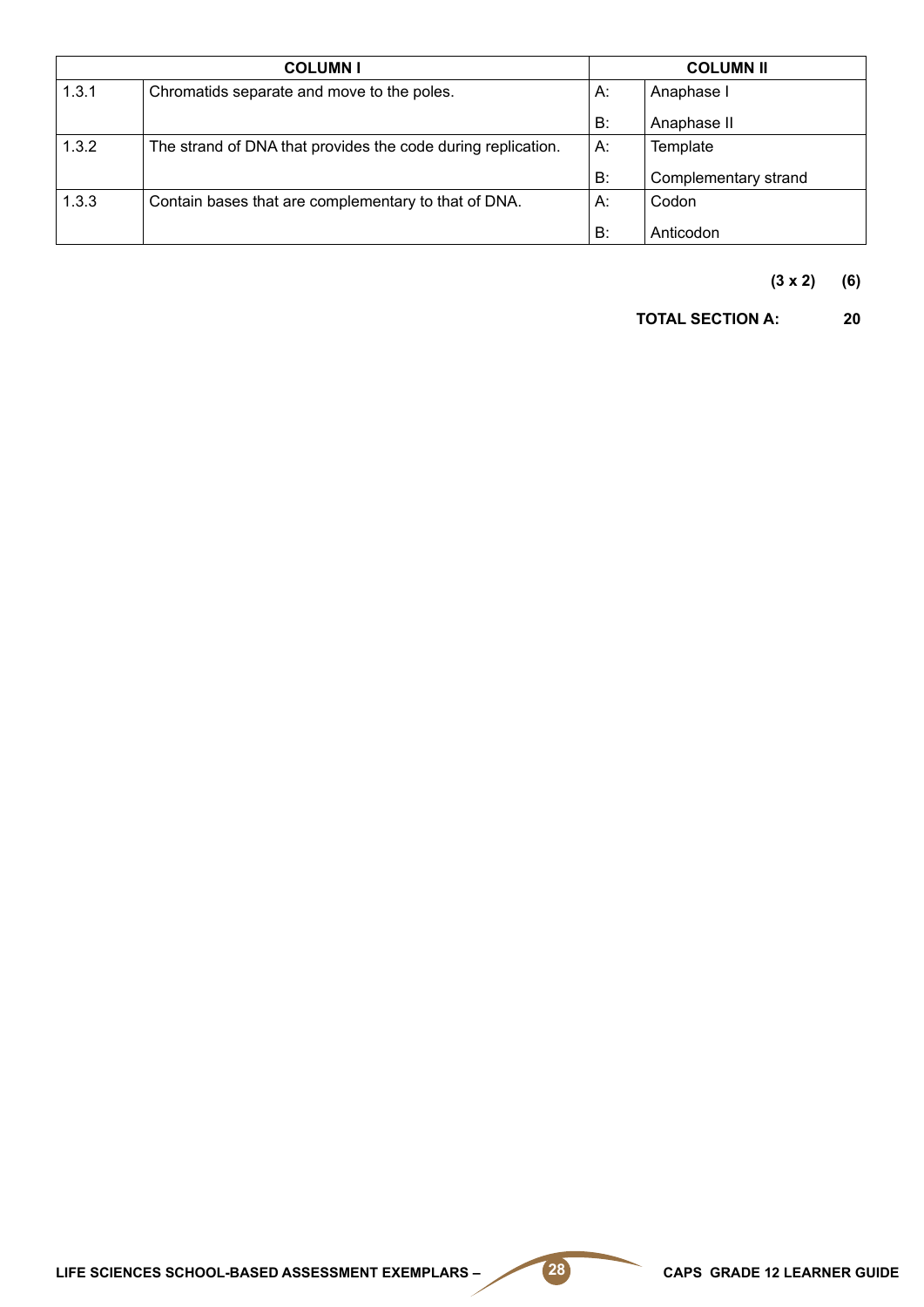#### **SECTION B**

#### **QUESTION 2**

Study the diagram below showing a process that takes place in all living cells.



2.1 Identify the process represented in the above diagram.

2.2 Name the specific part of the process mentioned in QUESTION 2.1 that occur at the organelle labelled **G**. (1)

- 2.3 Describe the process named in answer to QUESTION 2.2.
- 2.4 State TWO similarities in structure between molecules **B** and **C**.
- 2.5 The table below indicates the amino acids that are carried by different tRNAs.

| <b>tRNA BASES</b> | <b>AMINO ACID</b> | <b>tRNA BASES</b> | <b>AMINO ACID</b> | <b>tRNA BASES</b> | <b>AMINO ACID</b> |
|-------------------|-------------------|-------------------|-------------------|-------------------|-------------------|
| GUU               | Glutamine         | CUA               | Aspartate         | GAU               | Leucine           |
| GCG               | Arginine          | GGU               | Proline           | UAU               | <b>Isoleucine</b> |
| CCG               | Glycine           | <b>ACA</b>        | Cysteine          | <b>GUG</b>        | Histidine         |
| CUU               | Glutamate         | AGC               | Serine            | ACC               | Tryptophan        |

Identify the amino acids which will be brought to **organelle G** according to the code provided by the mRNA found on **G**. (3)

2.6 Write down the triplet of DNA bases that correspond to each of the molecules **B**, **F** and **H**, respectively. (3)

 **[15]**

(1)

(5)

(2)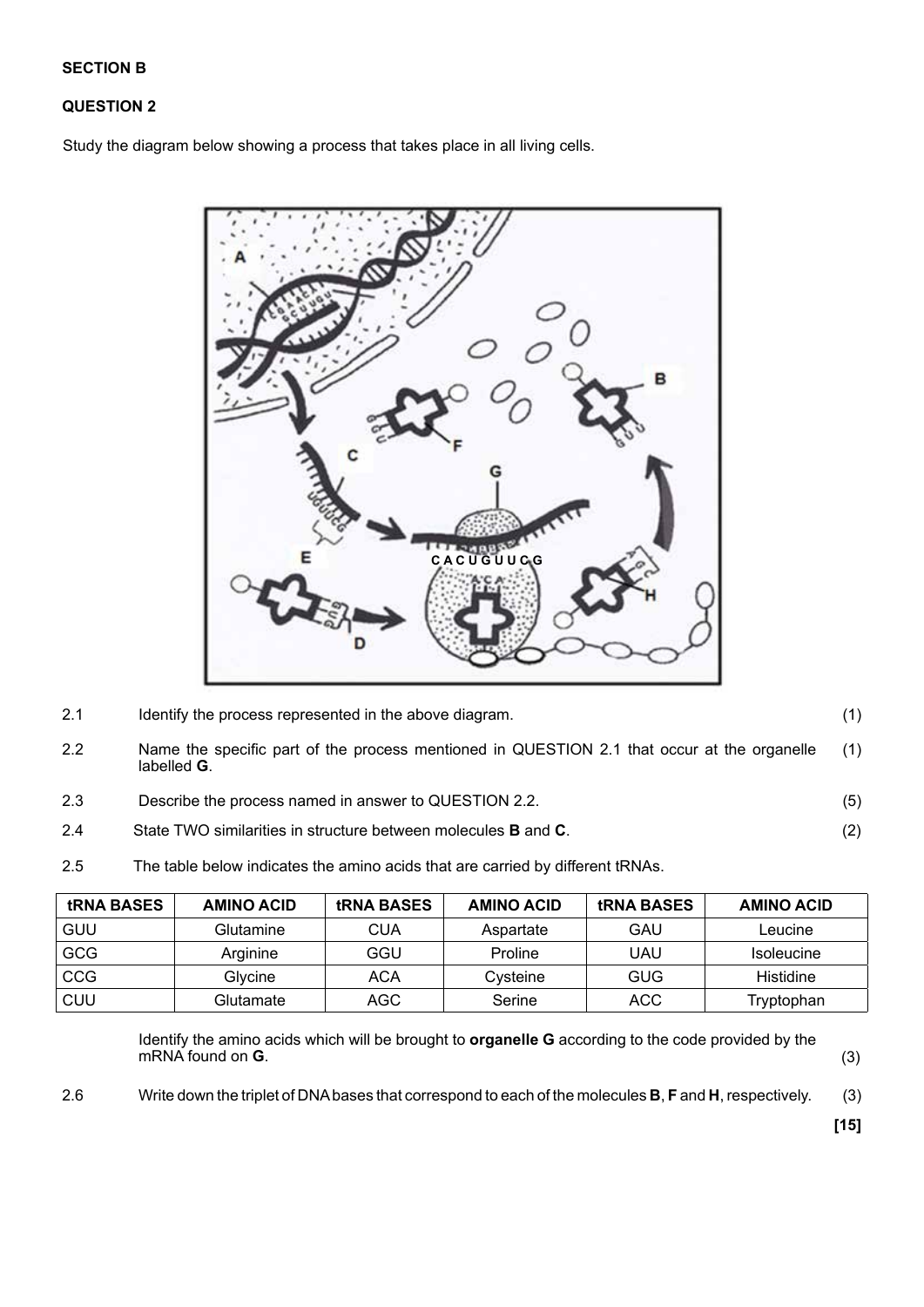3.1

3.2

3.3

3.4

3.5

3.6

Study the diagrams below that represent different phases of Meiosis I.



**[15]**

(2)

(2)

(2)

(5)

(1)

(3)

**TOTAL SECTION B: 30**

> **GRAND TOTAL: 50**